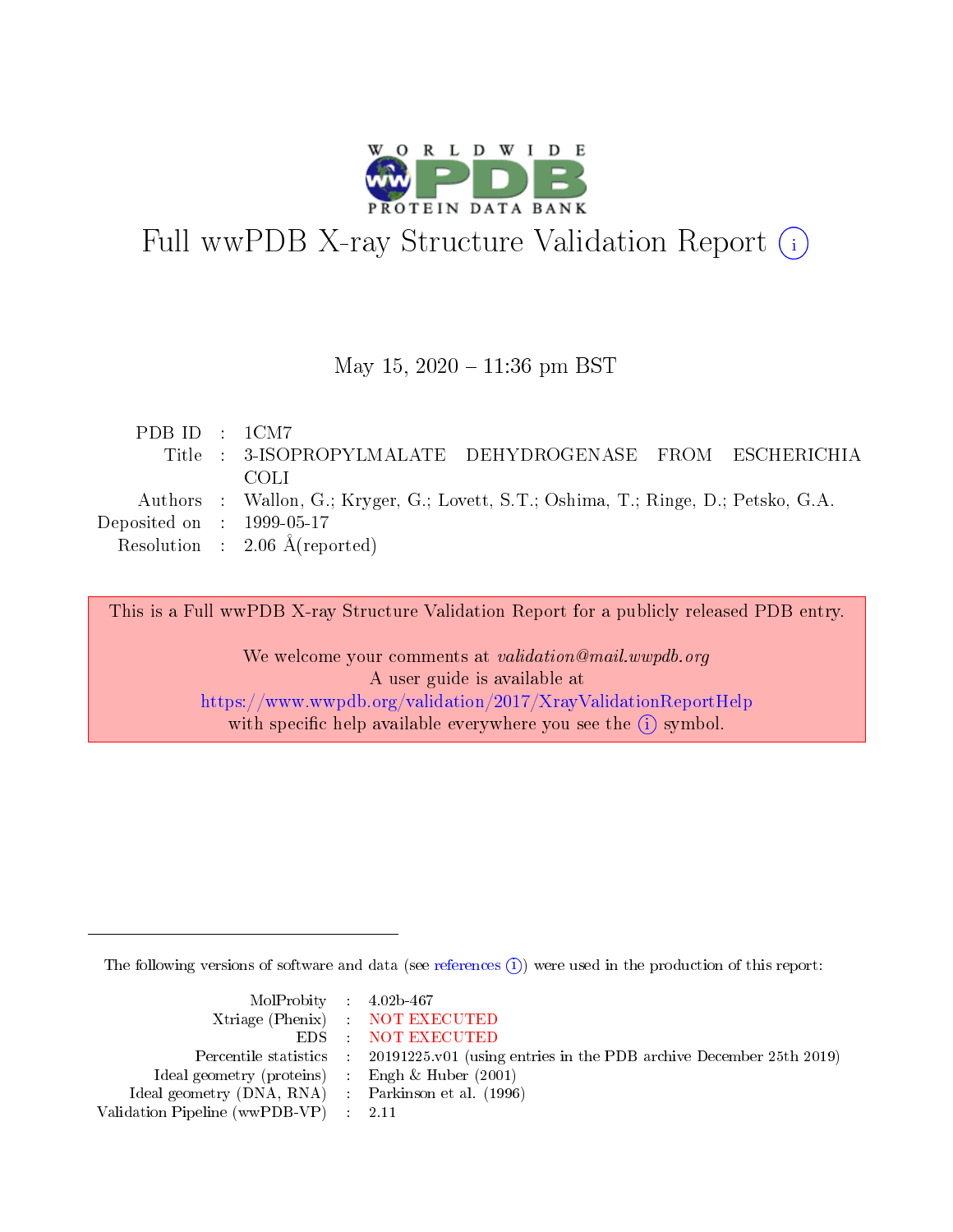## 1 [O](https://www.wwpdb.org/validation/2017/XrayValidationReportHelp#overall_quality)verall quality at a glance  $(i)$

The following experimental techniques were used to determine the structure: X-RAY DIFFRACTION

The reported resolution of this entry is 2.06 Å.

Percentile scores (ranging between 0-100) for global validation metrics of the entry are shown in the following graphic. The table shows the number of entries on which the scores are based.



| Metric.               | Whole archive<br>(# $\rm{Entries}$ ) | Similar resolution<br>$(\#\text{Entries}, \text{resolution range}(\text{\AA})\)$ |  |  |
|-----------------------|--------------------------------------|----------------------------------------------------------------------------------|--|--|
| Clashscore            | 141614                               | $2801(2.08-2.04)$                                                                |  |  |
| Ramachandran outliers | 138981                               | $2768(2.08-2.04)$                                                                |  |  |
| Sidechain outliers    | 138945                               | $2768(2.08-2.04)$                                                                |  |  |

The table below summarises the geometric issues observed across the polymeric chains and their fit to the electron density. The red, orange, yellow and green segments on the lower bar indicate the fraction of residues that contain outliers for  $\geq=3$ , 2, 1 and 0 types of geometric quality criteria respectively. A grey segment represents the fraction of residues that are not modelled. The numeric value for each fraction is indicated below the corresponding segment, with a dot representing fractions  $\epsilon = 5\%$ 

Note EDS was not executed.

| Mol | $Chain \  Length$ | Quality of chain |     |     |  |  |  |
|-----|-------------------|------------------|-----|-----|--|--|--|
|     | 363               | 55%              | 32% | 11% |  |  |  |
|     | 363               | 54%              | 36% | 7%  |  |  |  |

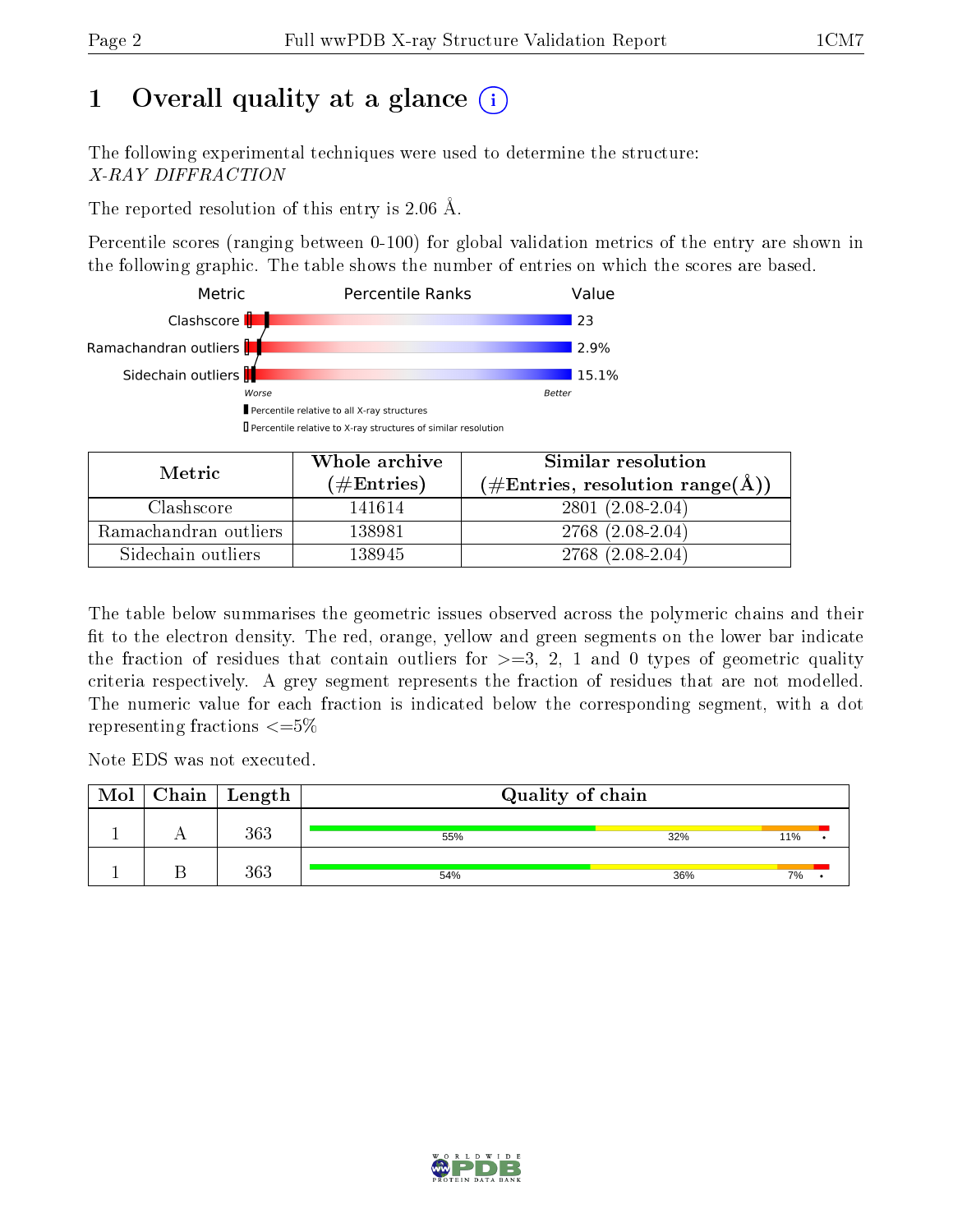# 2 Entry composition (i)

There are 2 unique types of molecules in this entry. The entry contains 5753 atoms, of which 0 are hydrogens and 0 are deuteriums.

In the tables below, the ZeroOcc column contains the number of atoms modelled with zero occupancy, the AltConf column contains the number of residues with at least one atom in alternate conformation and the Trace column contains the number of residues modelled with at most 2 atoms.

Molecule 1 is a protein called PROTEIN (3-ISOPROPYLMALATE DEHYDROGENASE).

| Mol | Chain   Residues | Atoms         |      |     |       |    | $\text{ZeroOcc}$   AltConf   Trace |  |
|-----|------------------|---------------|------|-----|-------|----|------------------------------------|--|
|     | 363              | Total<br>2763 | 1740 | 481 | - 527 | 15 |                                    |  |
|     | 363              | Total<br>2759 | 1738 | 481 | 526   | 14 |                                    |  |

• Molecule 2 is water.

|  | $Mol$   Chain   Residues | Atoms                  | $ZeroOcc \   \ AltConf \  $ |
|--|--------------------------|------------------------|-----------------------------|
|  | 102                      | Total O<br>102.<br>102 |                             |
|  | 129                      | Total<br>129<br>129    |                             |

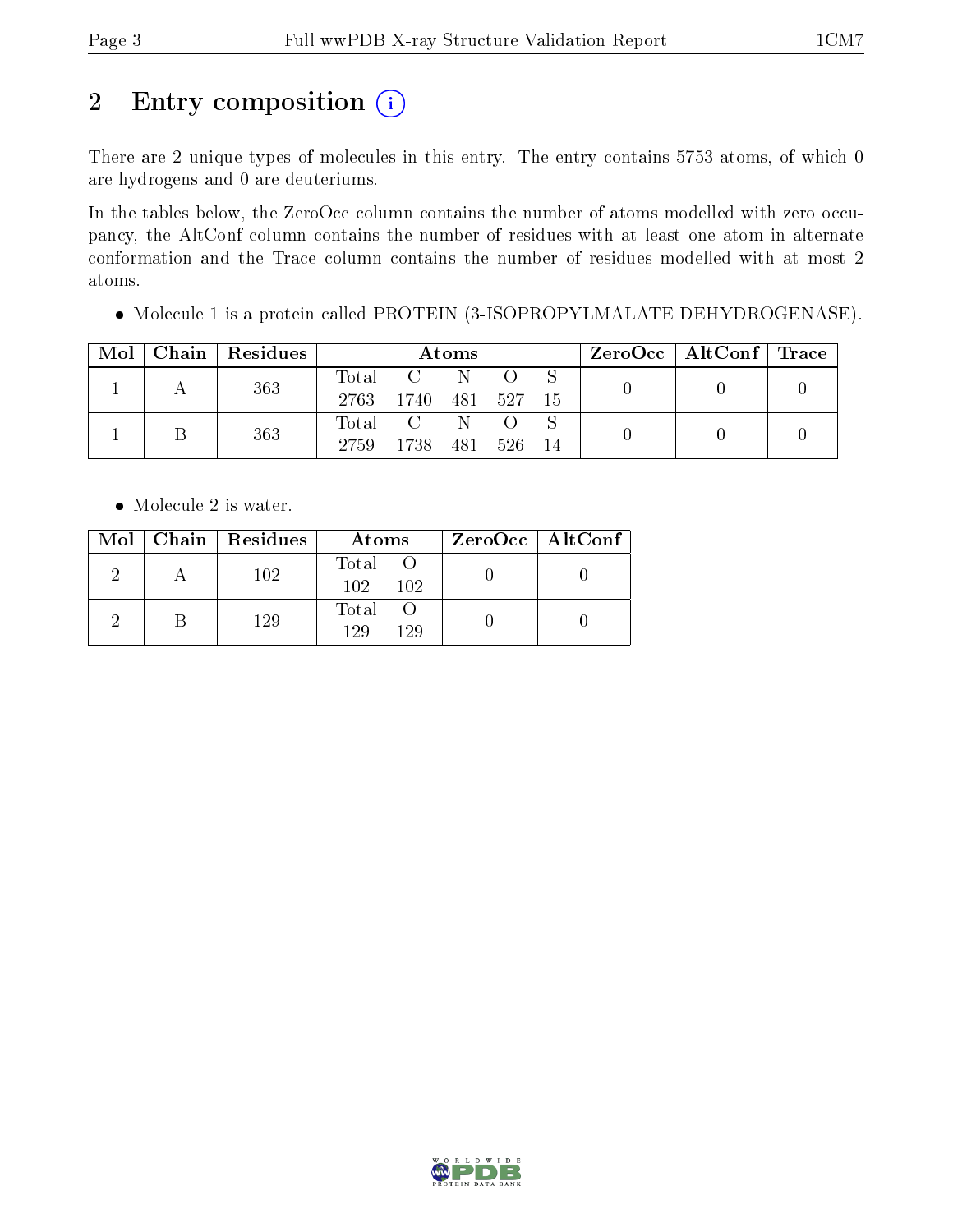## 3 Residue-property plots  $(i)$

These plots are drawn for all protein, RNA and DNA chains in the entry. The first graphic for a chain summarises the proportions of the various outlier classes displayed in the second graphic. The second graphic shows the sequence view annotated by issues in geometry. Residues are colorcoded according to the number of geometric quality criteria for which they contain at least one outlier: green  $= 0$ , yellow  $= 1$ , orange  $= 2$  and red  $= 3$  or more. Stretches of 2 or more consecutive residues without any outlier are shown as a green connector. Residues present in the sample, but not in the model, are shown in grey.

Note EDS was not executed.

• Molecule 1: PROTEIN (3-ISOPROPYLMALATE DEHYDROGENASE)



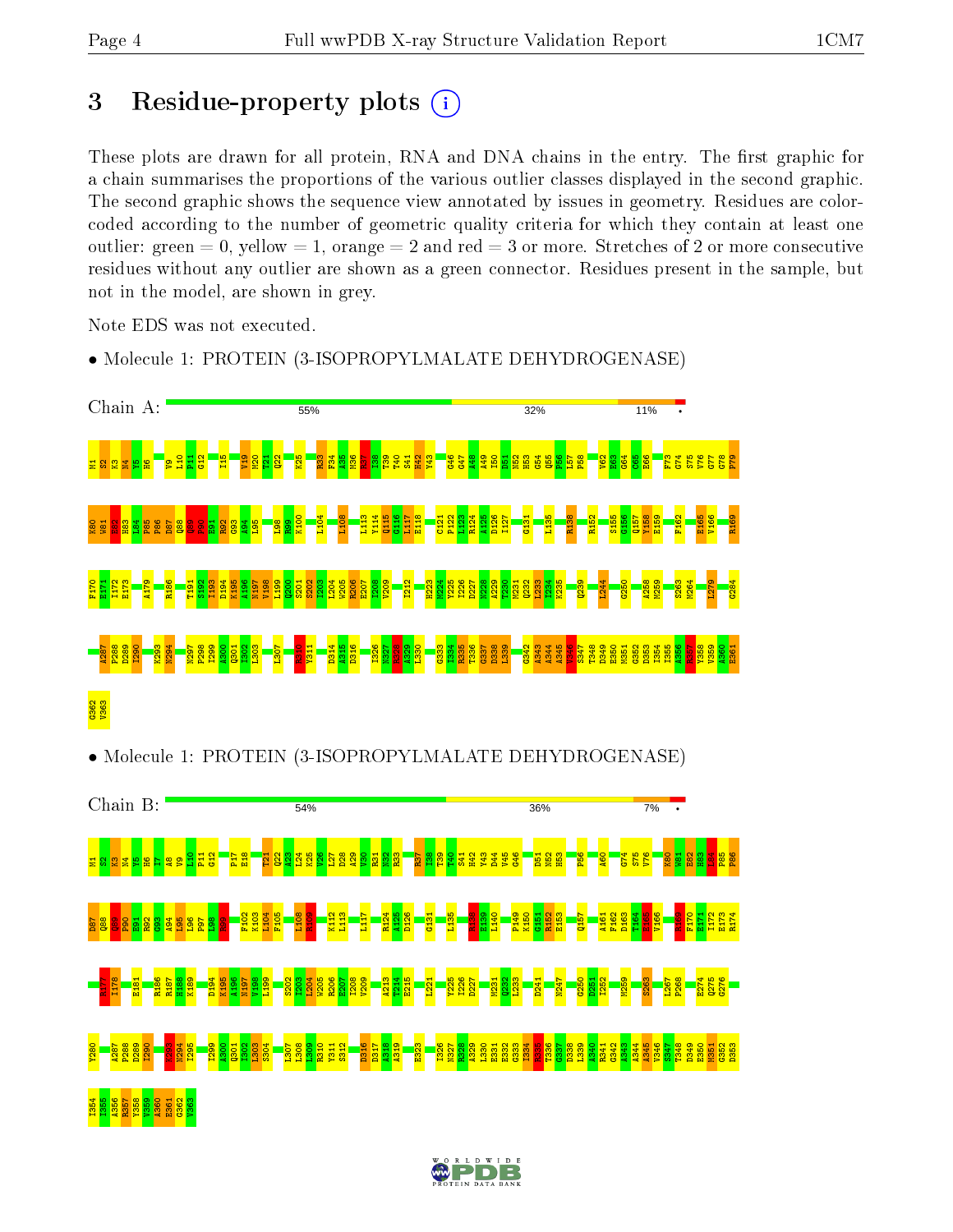## 4 Data and refinement statistics  $(i)$

Xtriage (Phenix) and EDS were not executed - this section is therefore incomplete.

| Property                               | <b>Value</b>                                    | Source    |  |
|----------------------------------------|-------------------------------------------------|-----------|--|
| Space group                            | P 1 21 1                                        | Depositor |  |
| Cell constants                         | $55.80\text{\AA}$<br>86.90Å<br>83.70Å           | Depositor |  |
| a, b, c, $\alpha$ , $\beta$ , $\gamma$ | $90.00^\circ$<br>$93.30^\circ$<br>$90.00^\circ$ |           |  |
| Resolution $(A)$                       | $-2.06$<br>6.00                                 | Depositor |  |
| % Data completeness                    | $79.0(6.00-2.06)$                               | Depositor |  |
| (in resolution range)                  |                                                 |           |  |
| $\mathrm{R}_{merge}$                   | (Not available)                                 | Depositor |  |
| $\mathrm{R}_{sym}$                     | 0.06                                            | Depositor |  |
| Refinement program                     | X-PLOR                                          | Depositor |  |
| $R, R_{free}$                          | 0.245<br>0.173<br>$\mathbf{A}^{\text{max}}$     | Depositor |  |
| Estimated twinning fraction            | No twinning to report.                          | Xtriage   |  |
| Total number of atoms                  | 5753                                            | wwPDB-VP  |  |
| Average B, all atoms $(A^2)$           | 24.0                                            | wwPDB-VP  |  |

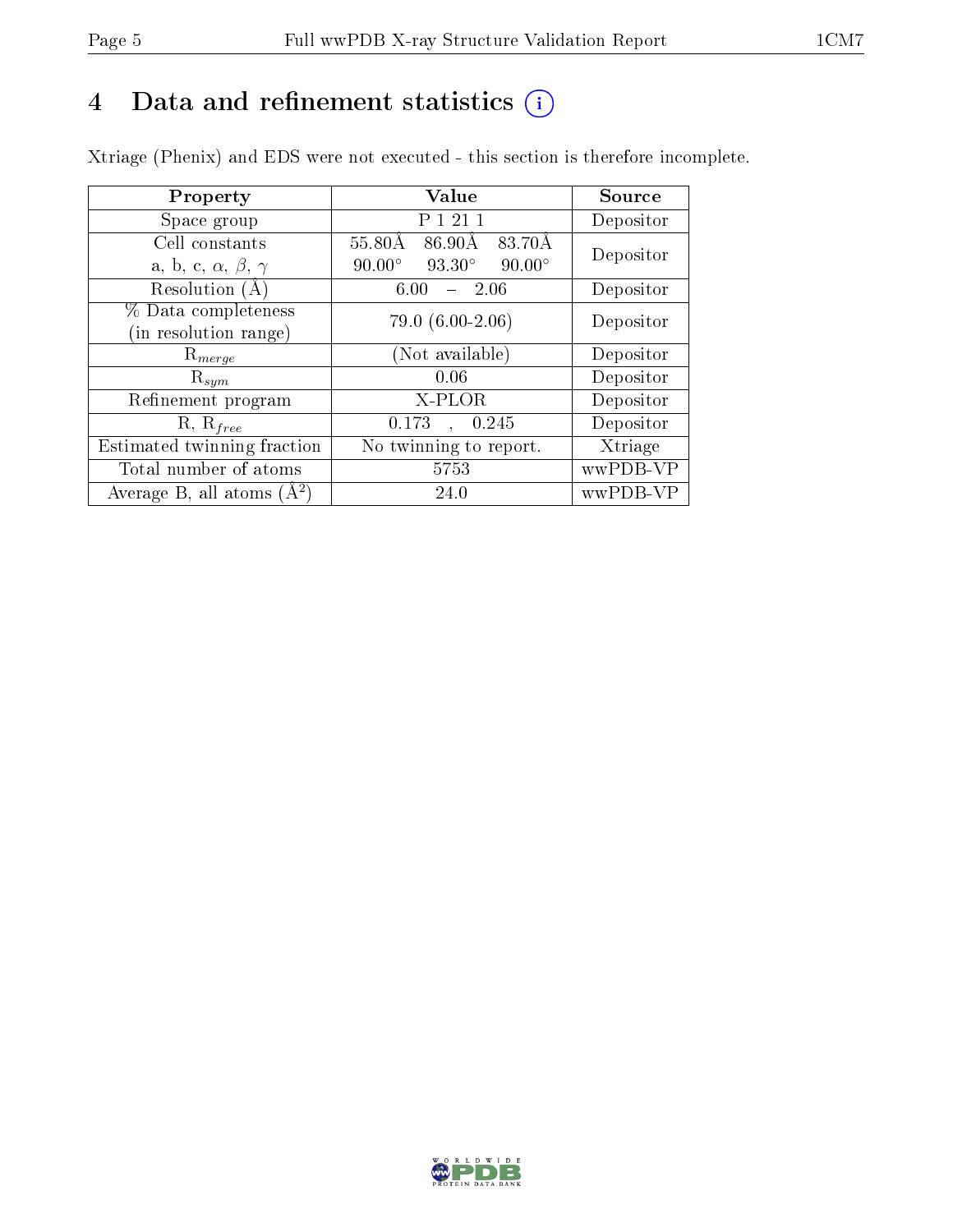## 5 Model quality  $(i)$

## 5.1 Standard geometry  $(i)$

The Z score for a bond length (or angle) is the number of standard deviations the observed value is removed from the expected value. A bond length (or angle) with  $|Z| > 5$  is considered an outlier worth inspection. RMSZ is the root-mean-square of all Z scores of the bond lengths (or angles).

| Mol | Chain |      | Bond lengths       | Bond angles |                  |  |
|-----|-------|------|--------------------|-------------|------------------|--|
|     |       | RMSZ | # $ Z  > 5$        | RMSZ        | $\ Z\  > 5$      |  |
|     |       | 0.61 | $1/2816$ $(0.0\%)$ | 0.78        | $7/3814(0.2\%)$  |  |
|     |       | 0.72 | $3/2813$ $(0.1\%)$ | 0.87        | $13/3813(0.3\%)$ |  |
| AII |       | 0.67 | $4/5629(0.1\%)$    | 0.83        | $20/7627(0.3\%)$ |  |

Chiral center outliers are detected by calculating the chiral volume of a chiral center and verifying if the center is modelled as a planar moiety or with the opposite hand.A planarity outlier is detected by checking planarity of atoms in a peptide group, atoms in a mainchain group or atoms of a sidechain that are expected to be planar.

|  | Mol   Chain   $\#\text{Chirality outliers}$   $\#\text{Planarity outliers}$ |  |
|--|-----------------------------------------------------------------------------|--|
|  |                                                                             |  |
|  |                                                                             |  |
|  |                                                                             |  |

| Mol | Chain |     | $\mid$ Res $\mid$ Type $\mid$ | Atoms | Z        | Observed(A) | Ideal(A) |
|-----|-------|-----|-------------------------------|-------|----------|-------------|----------|
|     |       | 345 | ALA                           | $C-N$ | $-21.37$ | 0.84        | . 34     |
|     |       |     | TRP                           | $C-N$ | $-9.82$  |             | $1.34\,$ |
|     |       | 80  | <b>IVS</b>                    | $C-N$ | $-7.62$  | 1.16        | $1.34\,$ |
|     |       | 335 | ARG -                         | $C-N$ | 5.65     | $1\,47$     | .34      |

All (4) bond length outliers are listed below:

All (20) bond angle outliers are listed below:

| Mol | Chain | Res | Type       | Atoms     | Z        | Observed $(°)$ | Ideal $(^\circ)$ |
|-----|-------|-----|------------|-----------|----------|----------------|------------------|
|     | B     | 345 | ALA        | $C-N-CA$  | 13.47    | 155.37         | 121.70           |
|     | В     | 80  | <b>LYS</b> | $O-C-N$   | $-11.63$ | 104.08         | 122.70           |
|     | А     | 310 | $\rm{ARG}$ | NE-CZ-NH1 | $-9.68$  | 115.46         | 120.30           |
|     | В     | 335 | $\rm{ARG}$ | $O_{C-N}$ | $-8.66$  | 108.85         | 122.70           |
|     | В     | 345 | ALA        | $O-C-N$   | $-8.11$  | 109.72         | 122.70           |
|     | В     | 293 | <b>LYS</b> | $N$ -CA-C | 7.21     | 130.48         | 111.00           |
|     | В     | 80  | <b>LYS</b> | $CA-C-N$  | 6.98     | 132.55         | 117.20           |
|     | А     | 346 | VAL        | $C-N-CA$  | 6.88     | 138.89         | 121.70           |

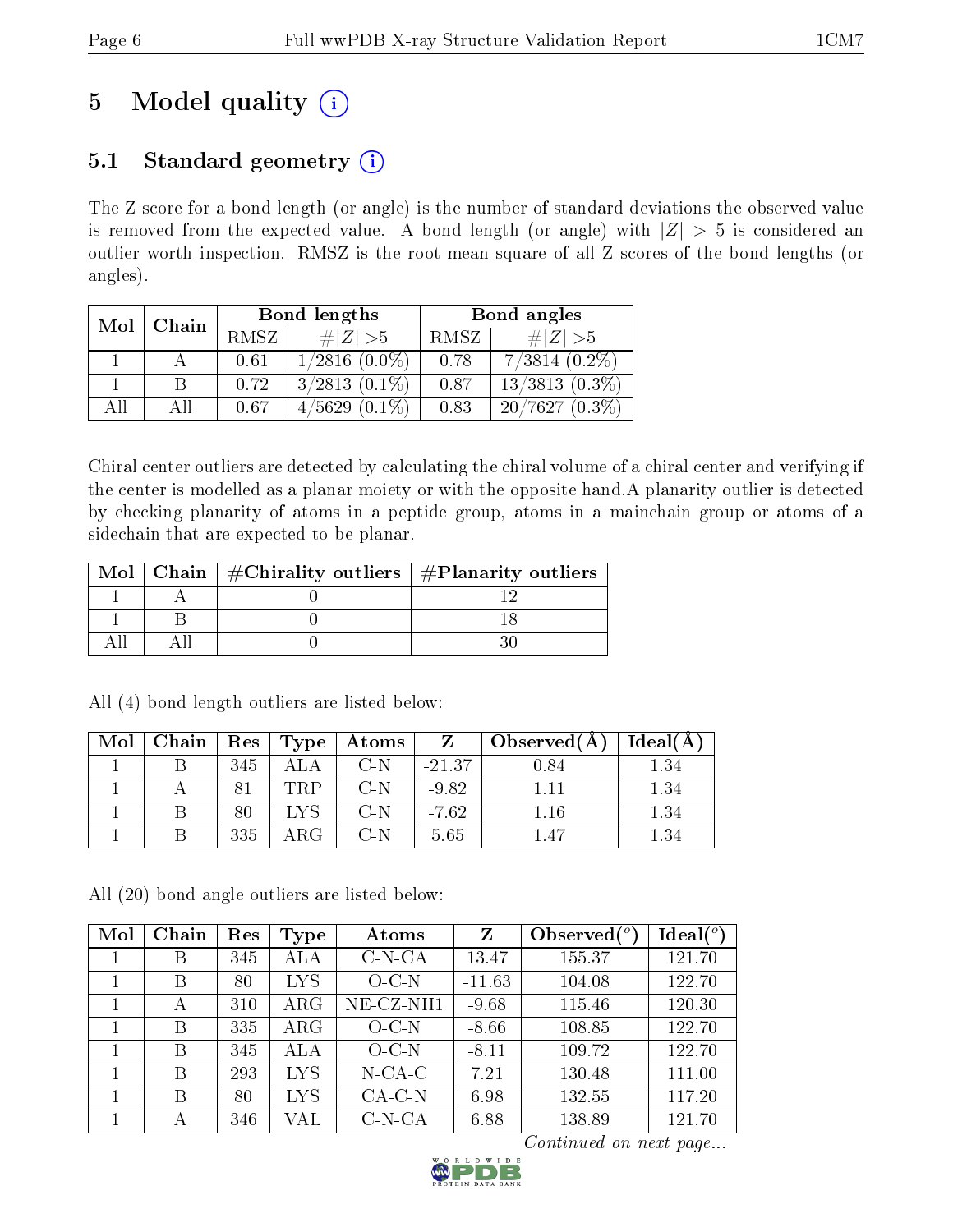| Mol | ${\rm Chain}$ | Res | <b>Type</b> | Atoms        | Z       | Observed $(°)$ | $\text{Ideal}({}^o)$ |
|-----|---------------|-----|-------------|--------------|---------|----------------|----------------------|
| 1   | В             | 294 | ASN         | $N$ -CA-C    | 6.56    | 128.71         | 111.00               |
| 1   | В             | 335 | $\rm{ARG}$  | $NE- CZ-NH2$ | $-6.32$ | 117.14         | 120.30               |
|     | В             | 169 | $\rm{ARG}$  | $NE-CZ-NH1$  | $-6.05$ | 117.28         | 120.30               |
|     | А             | 357 | $\rm{ARG}$  | $NE-CZ-NH2$  | $-5.90$ | 117.35         | 120.30               |
| 1   | В             | 345 | ALA         | $CA-C-N$     | 5.59    | 129.50         | 117.20               |
|     | А             | 328 | $\rm{ARG}$  | NE-CZ-NH1    | $-5.47$ | 117.56         | 120.30               |
| 1   | A             | 346 | VAL         | $O$ C-N      | $-5.40$ | 114.06         | 122.70               |
| 1   | В             | 204 | LEU         | $CA-CB-CG$   | 5.39    | 127.69         | 115.30               |
| 1   | В             | 169 | $\rm{ARG}$  | NE-CZ-NH2    | $-5.25$ | 117.68         | 120.30               |
| 1   | А             | 89  | GLN         | $O-C-N$      | $-5.19$ | 111.23         | 121.10               |
|     | А             | 10  | LEU         | $CA-CB-CG$   | 5.14    | 127.13         | 115.30               |
|     | В             | 177 | $\rm{ARG}$  | NE-CZ-NH2    | $-5.09$ | 117.75         | 120.30               |

There are no chirality outliers.

All (30) planarity outliers are listed below:

| Mol            | Chain                   | Res            | <b>Type</b>             | Group                |
|----------------|-------------------------|----------------|-------------------------|----------------------|
| $\overline{1}$ | А                       | 158            | <b>TYR</b>              | Sidechain            |
| $\mathbf 1$    | A                       | 169            | $\rm{ARG}$              | Sidechain            |
| $\overline{1}$ | $\overline{\rm A}$      | 186            | $\rm{ARG}$              | Sidechain            |
| $\overline{1}$ | $\overline{\rm A}$      | 287            | $\overline{\rm ALA}$    | Peptide              |
| $\overline{1}$ | $\overline{\rm A}$      | 310            | $\overline{\rm{ARG}}$   | Sidechain            |
| $\overline{1}$ | A                       | 311            | <b>TYR</b>              | Sidechain            |
| $\mathbf{1}$   | А                       | 328            | $\rm{ARG}$              | Sidechain            |
| $\overline{1}$ | $\overline{\rm A}$      | 357            | $\overline{\text{ARG}}$ | Sidechain            |
| $\overline{1}$ | $\overline{\rm A}$      | 37             | $\rm{ARG}$              | Sidechain            |
| $\overline{1}$ | $\overline{\rm A}$      | 85             | $\overline{\text{PRO}}$ | Peptide              |
| $\overline{1}$ | $\overline{\rm A}$      | 87             | $\overline{\text{ASP}}$ | Peptide              |
| $\overline{1}$ | $\overline{\rm A}$      | 89             | $\overline{\text{GLN}}$ | Peptide              |
| $\overline{1}$ | Β                       | $\overline{1}$ | <b>MET</b>              | Peptide              |
| $\mathbf{1}$   | $\boldsymbol{B}$        | 109            | $\rm{ARG}$              | Sidechain            |
| $\overline{1}$ | $\overline{\mathrm{B}}$ | 138            | $\overline{\rm{ARG}}$   | Sidechain            |
| $\overline{1}$ | $\, {\bf B}$            | 165            | GLU                     | Mainchain            |
| $\overline{1}$ | $\overline{\mathrm{B}}$ | 169            | $\overline{\rm{ARG}}$   | Sidechain            |
| $\overline{1}$ | $\boldsymbol{B}$        | 177            | $\rm{ARG}$              | Sidechain            |
| $\overline{1}$ | $\boldsymbol{B}$        | 186            | $\rm{ARG}$              | Sidechain            |
| $\overline{1}$ | Β                       | 206            | $\rm{ARG}$              | Sidechain            |
| $\mathbf{1}$   | B                       | 31             | $\rm{ARG}$              | Sidechain            |
| $\overline{1}$ | $\boldsymbol{B}$        | 311            | <b>TYR</b>              | Sidechain            |
| $\overline{1}$ | $\boldsymbol{B}$        | 335            | ARG                     | Sidechain, Mainchain |
| $\overline{1}$ | $\overline{\mathrm{B}}$ | 360            | $\overline{\rm ALA}$    | Peptide              |
| $\overline{1}$ | $\overline{\mathrm{B}}$ | 43             | <b>TYR</b>              | Sidechain            |

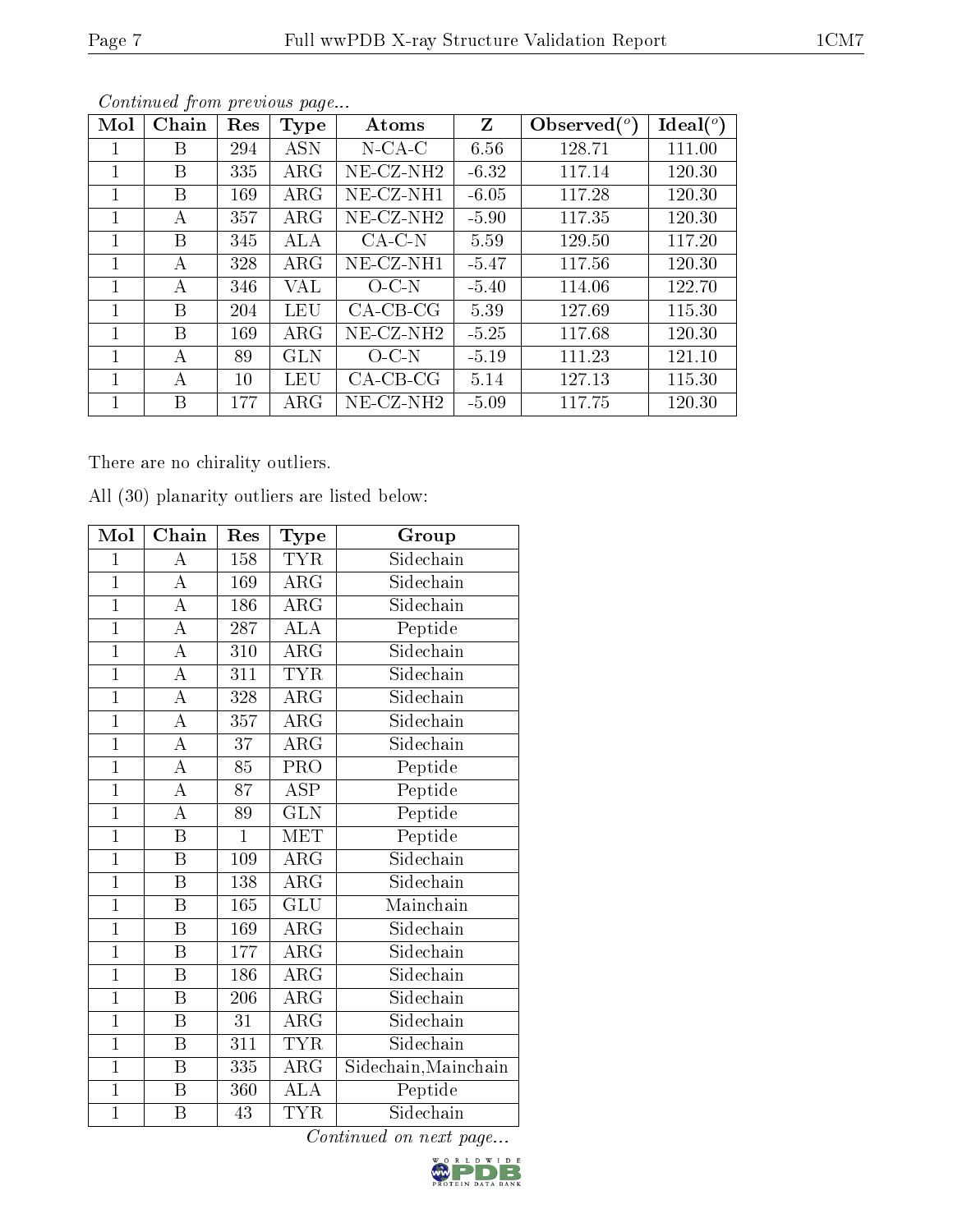| Mol | Chain | Res | <b>Type</b> | Group     |
|-----|-------|-----|-------------|-----------|
|     |       | ጸበ  | LYS         | Mainchain |
|     |       | 84  | LEU         | Peptide   |
|     |       | 89  | <b>GLN</b>  | Peptide   |
|     |       | 99  | $\rm{ARG}$  | Sidechain |

### 5.2 Too-close contacts  $(i)$

In the following table, the Non-H and H(model) columns list the number of non-hydrogen atoms and hydrogen atoms in the chain respectively. The H(added) column lists the number of hydrogen atoms added and optimized by MolProbity. The Clashes column lists the number of clashes within the asymmetric unit, whereas Symm-Clashes lists symmetry related clashes.

|  |      |      |     | Mol   Chain   Non-H   H(model)   H(added)   Clashes   Symm-Clashes |
|--|------|------|-----|--------------------------------------------------------------------|
|  | 2763 | 2720 | 136 |                                                                    |
|  | 2759 | 2711 | 126 |                                                                    |
|  | 102  |      |     |                                                                    |
|  | 129  |      |     |                                                                    |
|  | 5753 | 5431 | 254 |                                                                    |

The all-atom clashscore is defined as the number of clashes found per 1000 atoms (including hydrogen atoms). The all-atom clashscore for this structure is 23.

All (254) close contacts within the same asymmetric unit are listed below, sorted by their clash magnitude.

| Atom-1             | $\boldsymbol{\mathrm{Atom}\text{-}2}$ | Interatomic      | Clash         |
|--------------------|---------------------------------------|------------------|---------------|
|                    |                                       | distance $(\AA)$ | overlap $(A)$ |
| 1:B:345:ALA:O      | 1:B:346:VAL:N                         | 1.72             | 1.19          |
| 1: B:88: GLN: C    | 1: B:89: GLN: HG2                     | 1.55             | 1.18          |
| 1:B:345:ALA:CA     | 1:B:346:VAL:N                         | 2.13             | 1.11          |
| 1:A:338:ASP:C      | 1: A:339:LEU:N                        | 2.05             | 1.10          |
| 1:B:88:GLN:O       | 1: B:89: GLN: HG2                     | 1.52             | 1.07          |
| 1:A:338:ASP:O      | 1:A:339:LEU:N                         | 1.88             | 1.06          |
| 1: A:346: VAL:HG22 | 1:A:350:GLU:HB3                       | 1.34             | 1.06          |
| 1:B:345:ALA:C      | 1:B:346:VAL:CA                        | 2.27             | 1.03          |
| 1:B:22:GLN:HE21    | 1:B:352:GLY:HA3                       | 1.30             | 0.95          |
| 1:B:345:ALA:C      | 1:B:346:VAL:N                         | 0.84             | 0.89          |
| 1: B:88: GLN:O     | 1: B:89: GLN:CG                       | 2.20             | 0.89          |
| 1:B:357:ARG:HH11   | 1:B:357:ARG:HG3                       | 1.38             | 0.88          |
| 1:B:335:ARG:HD3    | 1:B:338:ASP:HB2                       | 1.56             | 0.86          |
| 1: A:52: ASN:HB3   | $1: A:53: HIS: \overline{CE1}$        | 2.15             | 0.81          |
| 1:B:18:GLU:HG2     | 1:B:293:LYS:HD2                       | 1.62             | 0.81          |

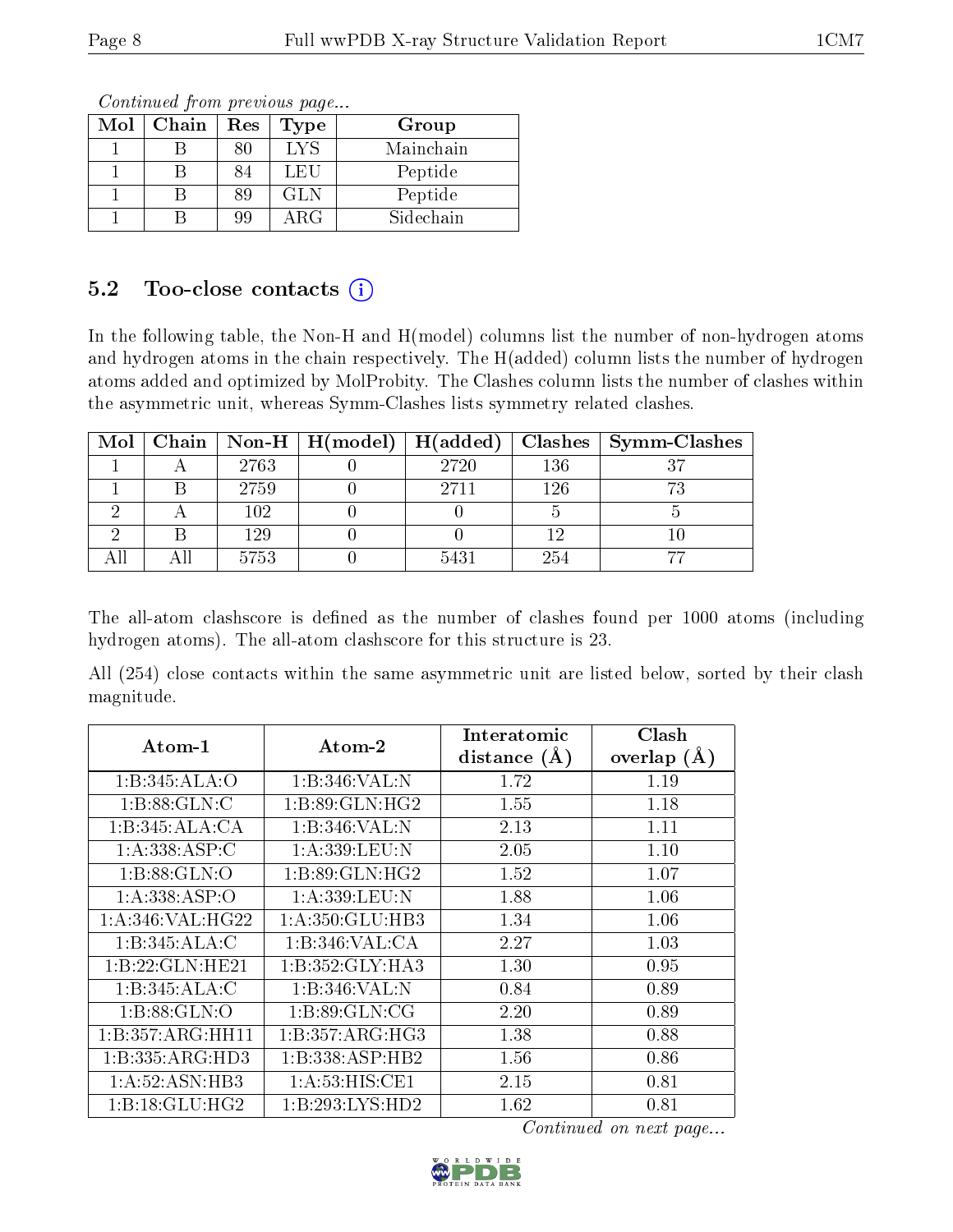| Continuea from previous page          |                     | Interatomic    | Clash         |
|---------------------------------------|---------------------|----------------|---------------|
| Atom-1                                | Atom-2              | distance $(A)$ | overlap $(A)$ |
| 1:A:294:ASN:HD22                      | 1: A:348:THR:HB     | 1.46           | 0.79          |
| 1: A:358: TYR: CE1                    | 1: A: 363: VAL: HB  | 2.17           | 0.79          |
| 1: A: 199: LEU: HB2                   | 1:A:202:SER:HB2     | 1.67           | 0.77          |
| 1: A:62:VAL:O                         | 1: A:66: GLU:HG3    | 1.83           | 0.77          |
| 1:A:287:ALA:HB3                       | 1: A:288:PRO:HA     | 1.66           | 0.77          |
| 1:B:195:LYS:HB3                       | 1:B:199:LEU:HD12    | 1.66           | 0.76          |
| 1:A:33:ARG:HD2                        | 1: A:34:PHE:CE2     | 2.21           | 0.75          |
| 1: A:89: GLN:CB                       | 1:A:92:ARG:HE       | 2.01           | 0.74          |
| 1:A:335:ARG:HD3                       | 1:A:339:LEU:HB2     | 1.70           | 0.72          |
| 1: A:299: ILE: HG12                   | 1: A:326: ILE: HD12 | 1.71           | 0.72          |
| 1:B:108:LEU:HD21                      | 1:B:178:ILE:HD11    | 1.71           | 0.71          |
| 1:A:294:ASN:ND2                       | 1: A:348:THR:HB     | 2.05           | 0.71          |
| 1:A:86:PRO:O                          | 1: A:92: ARG: HB2   | 1.91           | 0.71          |
| 1:A:328:ARG:NH1                       | 1:A:363:VAL:HG12    | 2.05           | 0.70          |
| 1:B:6:HIS:HE1                         | 2:B:369:HOH:O       | 1.74           | 0.70          |
| 1:B:12:GLY:HA3                        | 1:B:75:SER:O        | 1.92           | 0.69          |
| 1:A:346:VAL:CG2                       | 1:A:350:GLU:HB3     | 2.16           | 0.69          |
| 1:B:333:GLY:HA2                       | 1:B:335:ARG:NH2     | 2.08           | 0.69          |
| 1: A:46: GLY:O                        | 1:A:50:ILE:HG12     | 1.93           | 0.69          |
| 1:B:263:SER:HB2                       | 2:B:396:HOH:O       | 1.92           | 0.68          |
| 1:B:333:GLY:HA2                       | 1:B:335:ARG:HH22    | 1.59           | 0.68          |
| 1:B:84:LEU:HB3                        | 1: B: 85: PRO: HD3  | 1.76           | 0.67          |
| $1: A:3: LYS: \overline{O}$           | 1:A:ASN:HB2         | 1.94           | 0.67          |
| 1:A:335:ARG:HD3                       | 1:A:339:LEU:CB      | 2.24           | 0.67          |
| $1:A:335:A\overline{\mathrm{RG:HD3}}$ | 1:A:338:ASP:O       | 1.95           | 0.66          |
| 1:B:88:GLN:C                          | 1: B:89: GLN:CG     | 2.43           | 0.66          |
| 1:A:197:ASN:H                         | 1: A: 197: ASN: ND2 | 1.93           | 0.66          |
| 1: A: 358: TYR: HE1                   | 1: A: 363: VAL: HB  | 1.57           | 0.65          |
| 1:B:41:SER:HB2                        | 2:B:483:HOH:O       | 1.96           | 0.65          |
| 1:A:197:ASN:HD22                      | 1: A:197: ASN:N     | 1.94           | 0.65          |
| 1:B:150:LYS:HE2                       | 1:B:163:ASP:OD1     | 1.95           | 0.65          |
| 1:B:22:GLN:HE22                       | 1: B: 25: LYS: NZ   | 1.94           | 0.65          |
| 1: A:19: VAL:HG22                     | 1: A:298: PRO:HA    | 1.78           | 0.65          |
| 1: A:80: LYS:O                        | 1: A:80: LYS: HG2   | 1.96           | 0.65          |
| 1:A:22:GLN:HE21                       | 1:A:352:GLY:HA3     | 1.61           | 0.65          |
| 1:B:8:ALA:HA                          | 2:B:483:HOH:O       | 1.97           | 0.65          |
| 1:B:268:PRO:HG3                       | 1:B:303:LEU:HB3     | 1.78           | 0.64          |
| $1:B:124:AR\overline{G:HD2}$          | 1:B:126:ASP:OD1     | 1.97           | 0.64          |
| 1:B:56:PRO:HG3                        | 1: B:89: GLN: HA    | 1.78           | 0.64          |
| 1:A:194:ASP:O                         | 1: A:225:TYR:HA     | 1.98           | 0.63          |
| 1:B:290:ILE:HG13                      | 1:B:295:ILE:HD11    | 1.80           | 0.63          |

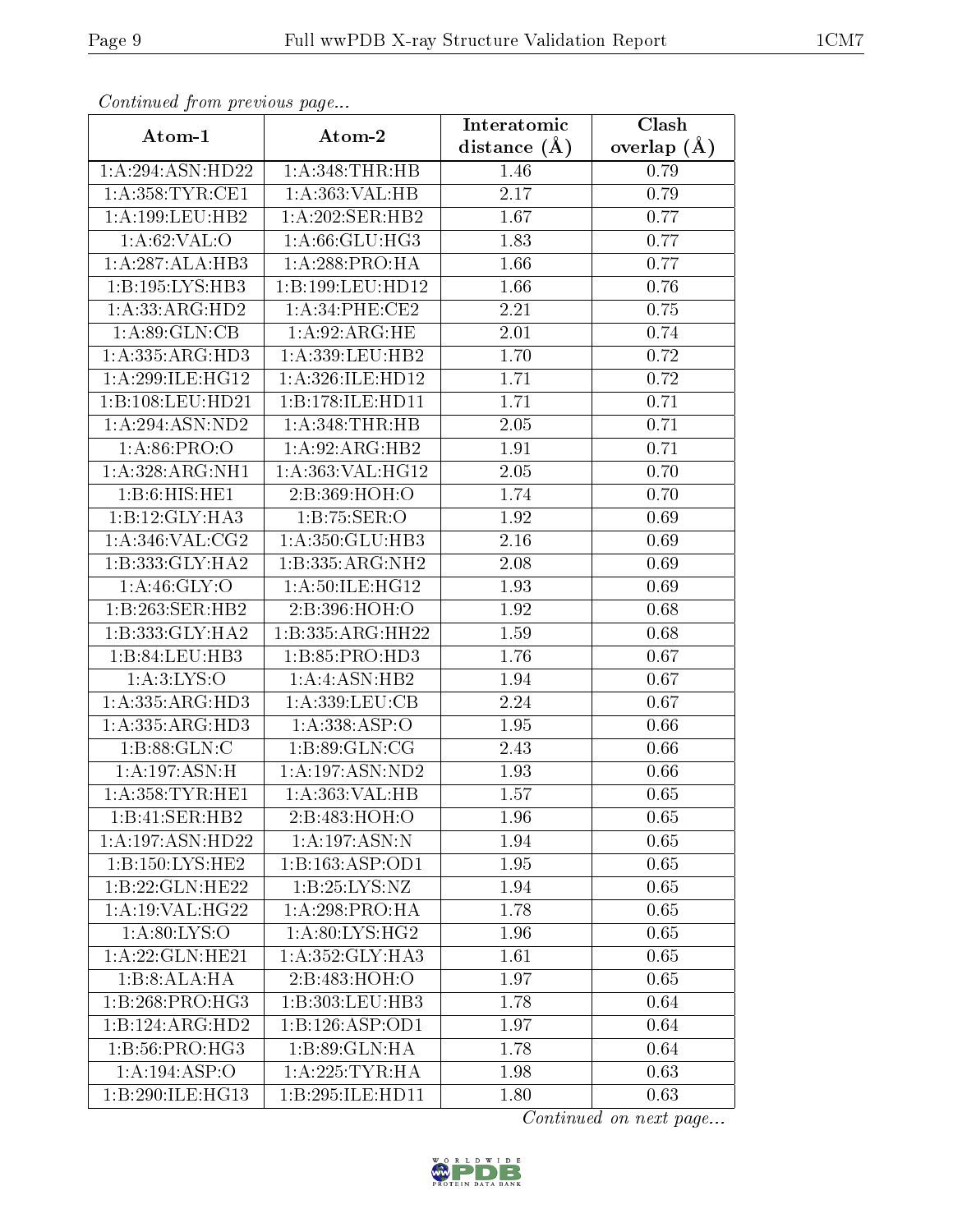| Continuea from previous page |                              | Interatomic    | Clash         |
|------------------------------|------------------------------|----------------|---------------|
| Atom-1                       | Atom-2                       | distance $(A)$ | overlap $(A)$ |
| 1:B:74:GLY:HA2               | 1:B:301:GLN:HE22             | 1.63           | 0.63          |
| 1:A:12:GLY:HA3               | 1: A:75: SER:O               | 1.99           | 0.63          |
| 1:A:155:SER:HA               | $1:A:159:GLU:H\overline{B2}$ | 1.81           | 0.63          |
| 1:A:2:SER:H                  | 1: A:36:MET:HG2              | 1.63           | 0.63          |
| 1:A:346:VAL:HG22             | 1:A:350:GLU:CB               | 2.19           | 0.62          |
| 1: A:92: ARG: NE             | 1: A:92: ARG:H               | 1.97           | 0.62          |
| 1:B:197:ASN:N                | 1:B:197:ASN:HD22             | 1.96           | 0.62          |
| 1:B:46:GLY:HA3               | 1:B:76:VAL:CG2               | 2.29           | 0.62          |
| 1:A:22:GLN:HE22              | 1: A:25: LYS: NZ             | 1.97           | 0.62          |
| 1: A:346: VAL:HG21           | 1:A:354:ILE:HD12             | 1.81           | 0.62          |
| 1:B:138:ARG:NH1              | 1:B:247:ASN:OD1              | 2.31           | 0.62          |
| 1:A:316:ASP:HB2              | 2:A:434:HOH:O                | 1.99           | 0.62          |
| 1:B:17:PRO:O                 | 1:B:21:THR:HG23              | 2.00           | 0.62          |
| 1:B:109:ARG:HB3              | 1: B: 109: ARG: CZ           | 2.30           | 0.61          |
| 1:A:357:ARG:HH21             | 1:A:363:VAL:HG21             | 1.65           | 0.61          |
| 1:B:294:ASN:ND2              | 1:B:348:THR:HB               | 2.14           | 0.61          |
| 1:B:87:ASP:HA                | 1:B:92:ARG:HB3               | 1.81           | 0.61          |
| 1:A:47:GLY:O                 | 1: A: 50: ILE: HB            | 2.00           | 0.61          |
| 1:A:46:GLY:HA3               | 1: A:76: VAL:CG2             | 2.29           | 0.61          |
| 1: A:350: GLU:O              | 1:A:354:ILE:HG13             | 2.02           | 0.60          |
| 1: A:351: MET:O              | 1:A:355:ILE:HG12             | 2.02           | 0.59          |
| 1:A:287:ALA:CB               | 1:A:288:PRO:HA               | 2.32           | 0.59          |
| 1:A:15:ILE:HG23              | 1:A:287:ALA:CB               | 2.33           | 0.58          |
| 1: A:1: MET:HG3              | 1:A:34:PHE:O                 | 2.04           | 0.58          |
| 1:A:9:VAL:HG13               | 1: A:20:MET:HE3              | 1.86           | 0.58          |
| 1:A:22:GLN:HE22              | 1:A:25:LYS:HZ1               | 1.51           | 0.57          |
| 1:B:323:GLU:HB3              | 2:B:487:HOH:O                | 2.03           | 0.57          |
| 1:B:109:ARG:HH22             | 1:B:267:LEU:HD13             | 1.70           | 0.57          |
| 1:A:328:ARG:HH12             | 1:A:363:VAL:HG12             | 1.68           | 0.57          |
| 1: A:15: ILE:HG23            | $1:A:287:ALA:\overline{HB2}$ | 1.87           | 0.57          |
| 1:B:113:LEU:HD23             | 1:B:131:GLY:HA2              | 1.86           | 0.57          |
| 1:B:336:THR:HG23             | 1:B:351:MET:HG3              | 1.87           | 0.57          |
| 1: A: 335: ARG: HG2          | 1:A:338:ASP:HB2              | 1.87           | 0.56          |
| 1:A:92:ARG:H                 | 1:A:92:ARG:HE                | 1.53           | $0.56\,$      |
| 1:B:194:ASP:O                | 1:B:225:TYR:HA               | 2.04           | 0.56          |
| 1:B:108:LEU:CD2              | 1:B:178:ILE:HD11             | 2.35           | 0.56          |
| $1:A:349:ASP:H\overline{B3}$ | 2:A:415:HOH:O                | 2.05           | 0.56          |
| 1:B:18:GLU:HG2               | 1:B:293:LYS:HA               | 1.88           | 0.56          |
| 1:A:49:ALA:HB1               | 1:A:58:PRO:CG                | 2.36           | 0.55          |
| 1:B:149:PRO:HB2              | 1:B:162:PHE:HE2              | 1.72           | 0.55          |
| 1:B:187:ARG:HD3              | 2:B:476:HOH:O                | 2.06           | 0.55          |

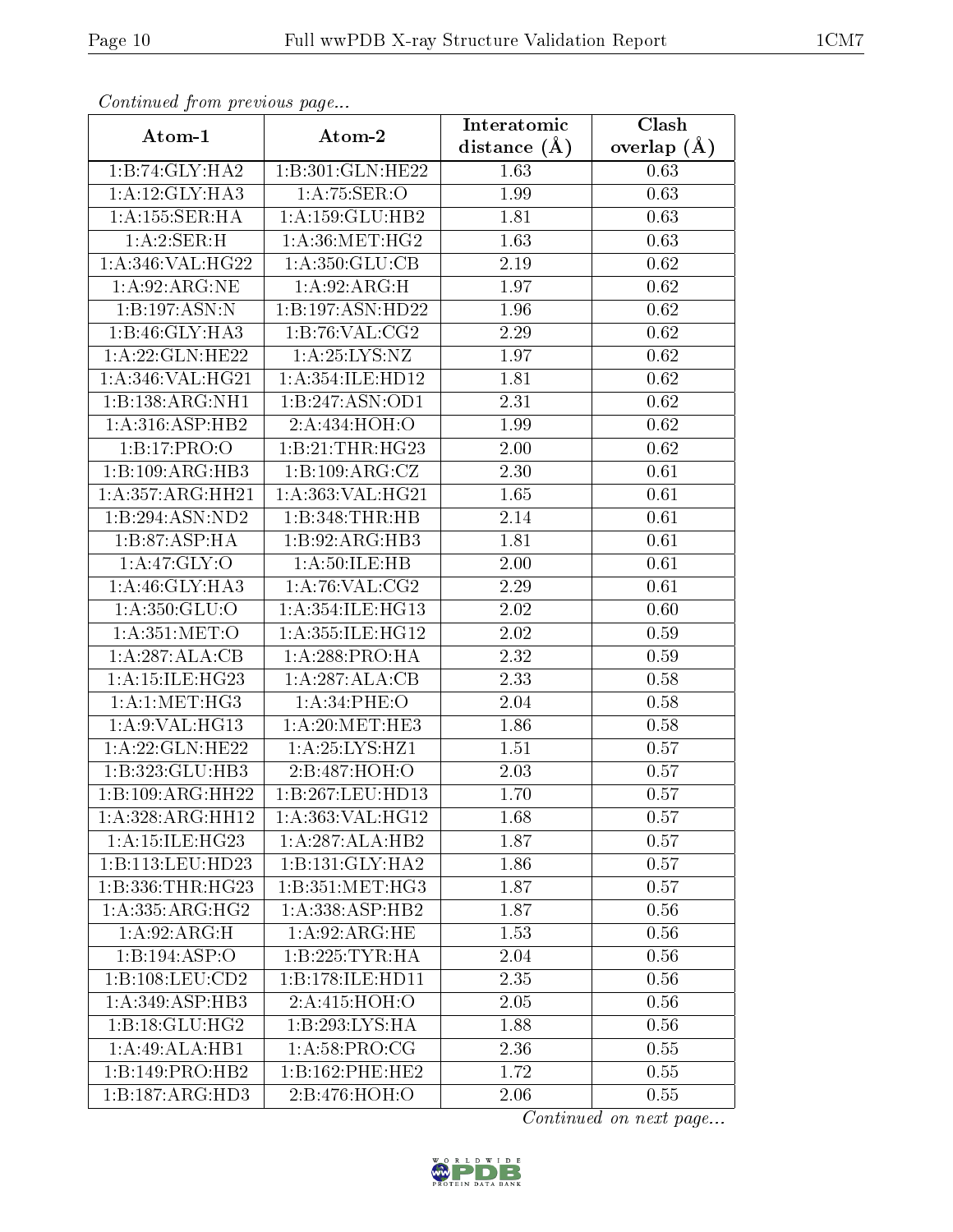| Continued from previous page  |                     | Interatomic       | Clash         |
|-------------------------------|---------------------|-------------------|---------------|
| Atom-1                        | Atom-2              | distance $(A)$    | overlap $(A)$ |
| 1: A:50: ILE: O               | 1: A:54: GLY:HA2    | 2.07              | 0.55          |
| 1:B:299:ILE:HG23              | 1:B:326:ILE:HD12    | 1.88              | 0.55          |
| 1: A: 43: TYR: CZ             | 1: A:64: GLY:HA3    | 2.42              | 0.55          |
| 1:B:197:ASN:N                 | 1:B:197:ASN:ND2     | 2.53              | 0.55          |
| 1:B:327:ASN:O                 | 1: B: 331: GLU: HG2 | 2.07              | 0.55          |
| 1:B:350:GLU:O                 | 1:B:354:ILE:HG13    | 2.07              | 0.54          |
| 1: A:52: ASN:HB3              | 1:A:53:HIS:ND1      | $\overline{2}.22$ | 0.54          |
| 1:A:197:ASN:HD22              | 1: A:197: ASN:H     | 1.52              | 0.54          |
| 1:A:205:TRP:O                 | 1: A:209: VAL:HG23  | 2.08              | 0.54          |
| 1:B:172:ILE:HD13              | 1:B:205:TRP:HA      | 1.89              | 0.54          |
| 1:B:310:ARG:HD3               | 1:B:316:ASP:HB3     | 1.90              | 0.54          |
| 1: A: 138: ARG: HG3           | 1: A:250: GLY:HA3   | 1.89              | 0.54          |
| $1: A: 108: \text{LEU:HB3}$   | 1:A:135:LEU:HD11    | 1.90              | 0.53          |
| 1:A:335:ARG:CD                | 1: A: 339: LEU: CB  | 2.87              | 0.53          |
| 1: A:89: GLN:CB               | 1:A:92:ARG:NE       | 2.71              | 0.53          |
| 1: A:170:PHE:HB3              | 1: B: 157: GLN: HG2 | 1.91              | 0.53          |
| 1: A:344:ALA:O                | 1:A:346:VAL:N       | 2.41              | 0.53          |
| 1:B:195:LYS:HD3               | 1:B:226:ILE:HG22    | 1.89              | 0.53          |
| 1:B:194:ASP:HB2               | 1:B:202:SER:HB3     | 1.89              | 0.53          |
| 1:A:114:TYR:O                 | 1:A:117:LEU:HD22    | 2.09              | 0.52          |
| 1:A:172:ILE:HD13              | 1: A:205:TRP:HA     | 1.90              | 0.52          |
| 1: A: 195: LYS: HE2           | 1:A:197:ASN:HD21    | 1.74              | 0.52          |
| 1:A:42:HIS:CD2                | 1:A:42:HIS:C        | 2.83              | 0.52          |
| 1:B:197:ASN:ND2               | 1:B:197:ASN:H       | 2.06              | 0.52          |
| 1: A:46: GLY:HA3              | 1:A:76:VAL:H G23    | 1.91              | 0.52          |
| 1:B:299:ILE:HG12              | 1:B:326:ILE:HD13    | 1.92              | 0.52          |
| 1: B:3: LYS: CB               | 1:B:37:ARG:H        | 2.22              | 0.52          |
| 1:A:259:MET:HB2               | 1:B:231:MET:HE2     | 1.92              | 0.52          |
| $1: A: 342: \overline{GLY:O}$ | 1:A:343:ALA:HB3     | 2.10              | 0.51          |
| 1: A:89: GLN:O                | 1: A:93: GLY:HA3    | 2.09              | 0.51          |
| 1:B:11:PRO:HD2                | 2:B:388:HOH:O       | 2.09              | 0.51          |
| 1:B:360:ALA:O                 | 1:B:361:GLU:HB2     | 2.09              | 0.51          |
| 1: B:95: LEU:O                | 1: B:99: ARG: HG2   | 2.09              | 0.51          |
| 1: A:81:TRP:O                 | 1: A:82: GLU:C      | 2.47              | 0.51          |
| 1:B:346:VAL:HG13              | 1:B:350:GLU:HB3     | 1.92              | 0.51          |
| 1:A:74:GLY:HA2                | 1:A:301:GLN:HE22    | 1.75              | 0.51          |
| 1: A:20:MET:HB2               | 2:A:439:HOH:O       | 2.11              | 0.50          |
| 1:B:294:ASN:HD22              | 1:B:348:THR:HB      | 1.75              | 0.50          |
| 1:B:99:ARG:HD2                | 1:B:104:LEU:HD23    | 1.93              | 0.50          |
| 1:B:357:ARG:HG3               | 2:B:455:HOH:O       | 2.11              | 0.49          |
| $1:A:232:\overline{GLN:NE2}$  | 1:A:239:GLN:HE22    | 2.10              | 0.49          |

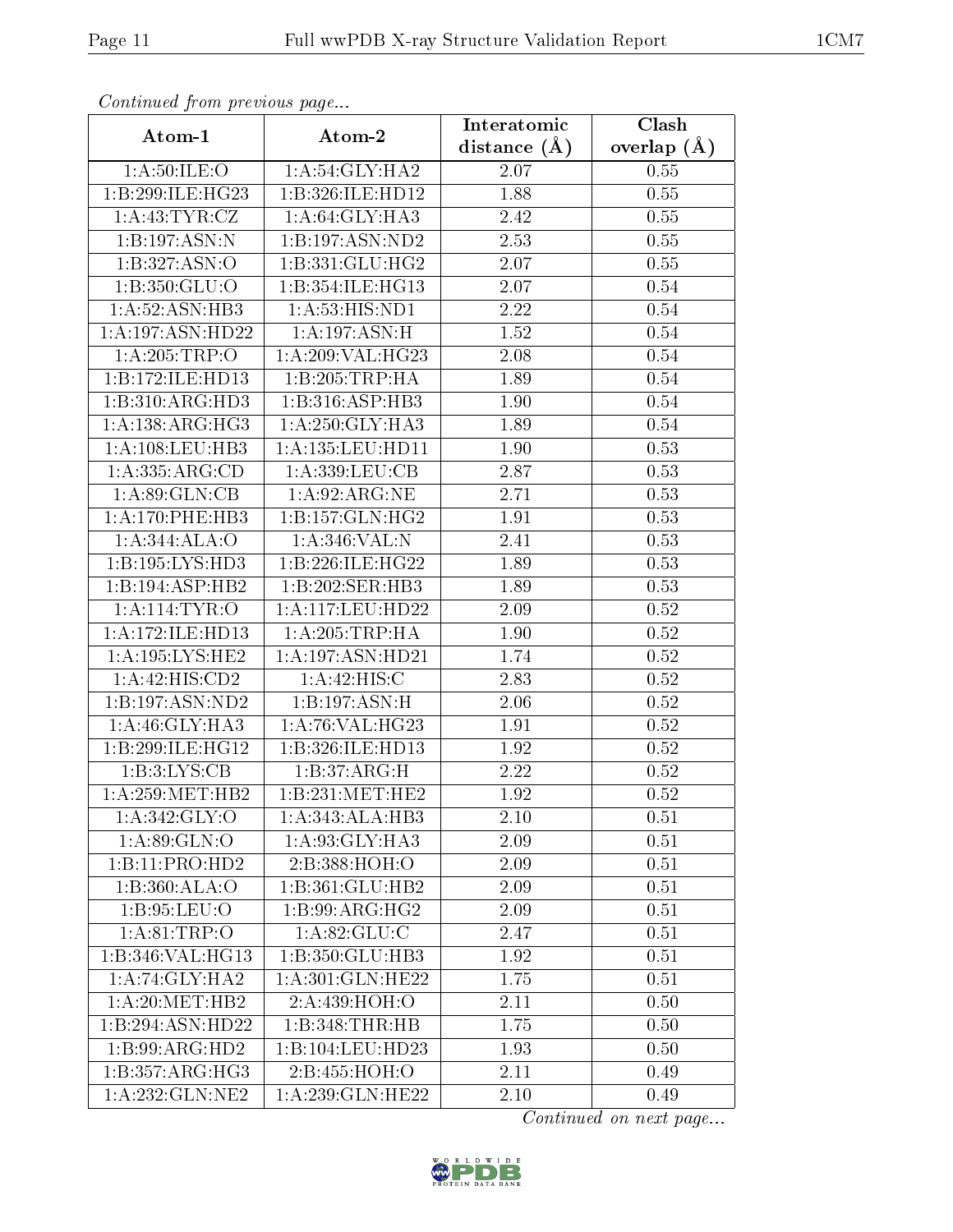| Continuea from previous page |                            | Interatomic    | Clash         |
|------------------------------|----------------------------|----------------|---------------|
| Atom-1                       | Atom-2                     | distance $(A)$ | overlap $(A)$ |
| 1: A: 359: VAL: C            | 1: A:361: GLU: H           | 2.16           | 0.49          |
| 1:B:357:ARG:HH11             | 1:B:357:ARG:CG             | 2.19           | 0.49          |
| 1:A:229:ALA:O                | 1: A: 233: LEU: HD22       | 2.13           | 0.49          |
| 1: A:297: ASN: HA            | 1: A: 336: THR: HG21       | 1.94           | 0.49          |
| 1: A:6: HIS: CE1             | 1: A: 41: SER: HG          | 2.30           | 0.49          |
| 1:B:108:LEU:HD21             | 1:B:178:ILE:CD1            | 2.42           | 0.48          |
| 1:A:42:HIS:CD2               | $1:$ A:43:TYR:N            | 2.82           | 0.48          |
| 1:B:310:ARG:NH1              | 1:B:319:ALA:HB3            | 2.28           | 0.48          |
| 1:A:335:ARG:HB3              | 1: A: 337: GLY: H          | 1.78           | 0.48          |
| 1: A:50: ILE: HG21           | 1: A:81:TRP:CD1            | 2.48           | 0.48          |
| 1:B:150:LYS:HG2              | 2:B:377:HOH:O              | 2.14           | 0.48          |
| 1: A:162:PHE:HA              | 1:B:165:GLU:O              | 2.13           | 0.48          |
| 1:B:205:TRP:O                | 1:B:209:VAL:HG23           | 2.13           | 0.48          |
| 1:A:152:ARG:HD2              | 2:B:382:HOH:O              | 2.13           | 0.48          |
| 1:B:46:GLY:HA3               | 1:B:76:VAL:H G21           | 1.94           | 0.48          |
| 1: A:346: VAL:HG13           | 1:A:347:SER:O              | 2.14           | 0.48          |
| 1: A: 358: TYR: CD1          | 1:A:363:VAL:HB             | 2.49           | 0.48          |
| 1:A:165:GLU:O                | 1:B:162:PHE:HA             | 2.14           | 0.48          |
| 1:B:357:ARG:NH1              | 1:B:357:ARG:HG3            | 2.17           | 0.48          |
| 1:B:6:HIS:HD2                | 1: B:39: THR: CG2          | 2.27           | 0.48          |
| 1:A:197:ASN:N                | 1:A:197:ASN:ND2            | 2.52           | 0.47          |
| 1: A:53: HIS:O               | 1:A:55:GLN:HG3             | 2.15           | 0.47          |
| 1:B:138:ARG:CG               | 1:B:250:GLY:HA3            | 2.45           | 0.47          |
| 1:B:44:ASP:OD2               | 1:B:53:HIS:HE1             | 1.98           | 0.47          |
| 1:B:88:GLN:O                 | 1:B:89:GLN:CD              | 2.53           | 0.47          |
| 1:B:173:GLU:O                | 1:B:177:ARG:HG2            | 2.15           | 0.46          |
| 1:A:357:ARG:NH2              | 1:A:363:VAL:HG21           | 2.30           | 0.46          |
| 1: A:50: ILE:HG21            | 1: A:81:TRP:HD1            | 1.80           | 0.46          |
| 1: A:191:THR:HG22            | 1:A:193:ILE:CD1            | 2.46           | 0.46          |
| 1: A:310:ARG:HE              | 1:A:310:ARG:HB2            | 1.32           | 0.46          |
| 1: A:86: PRO:O               | $1:A:92:AR\overline{G:CB}$ | 2.63           | 0.46          |
| 1:B:102:PHE:O                | 1:B:103:LYS:HB2            | 2.15           | 0.46          |
| 1:B:358:TYR:O                | 1:B:361:GLU:HA             | 2.15           | 0.46          |
| 1: A:76: VAL:HG22            | 1:A:90:PRO:HB3             | 1.97           | 0.46          |
| 1:B:84:LEU:HD22              | 1: B:85: PRO:HG3           | 1.98           | 0.46          |
| 1:B:335:ARG:HA               | 1: B: 351: MET: HE2        | 1.97           | 0.46          |
| 1:A:76:VAL:HG13              | 1: A:76: VAL:O             | 2.16           | 0.46          |
| 1:B:301:GLN:O                | 1:B:304:SER:HB2            | 2.16           | 0.46          |
| 1: B:96: LEU:H               | 1: B:97: PRO:HD2           | 1.80           | 0.46          |
| 1:A:346:VAL:HG21             | 1:A:354:ILE:CD1            | 2.46           | 0.46          |
| 1:A:77:GLY:O                 | 1:A:81:TRP:CE3             | 2.69           | 0.45          |

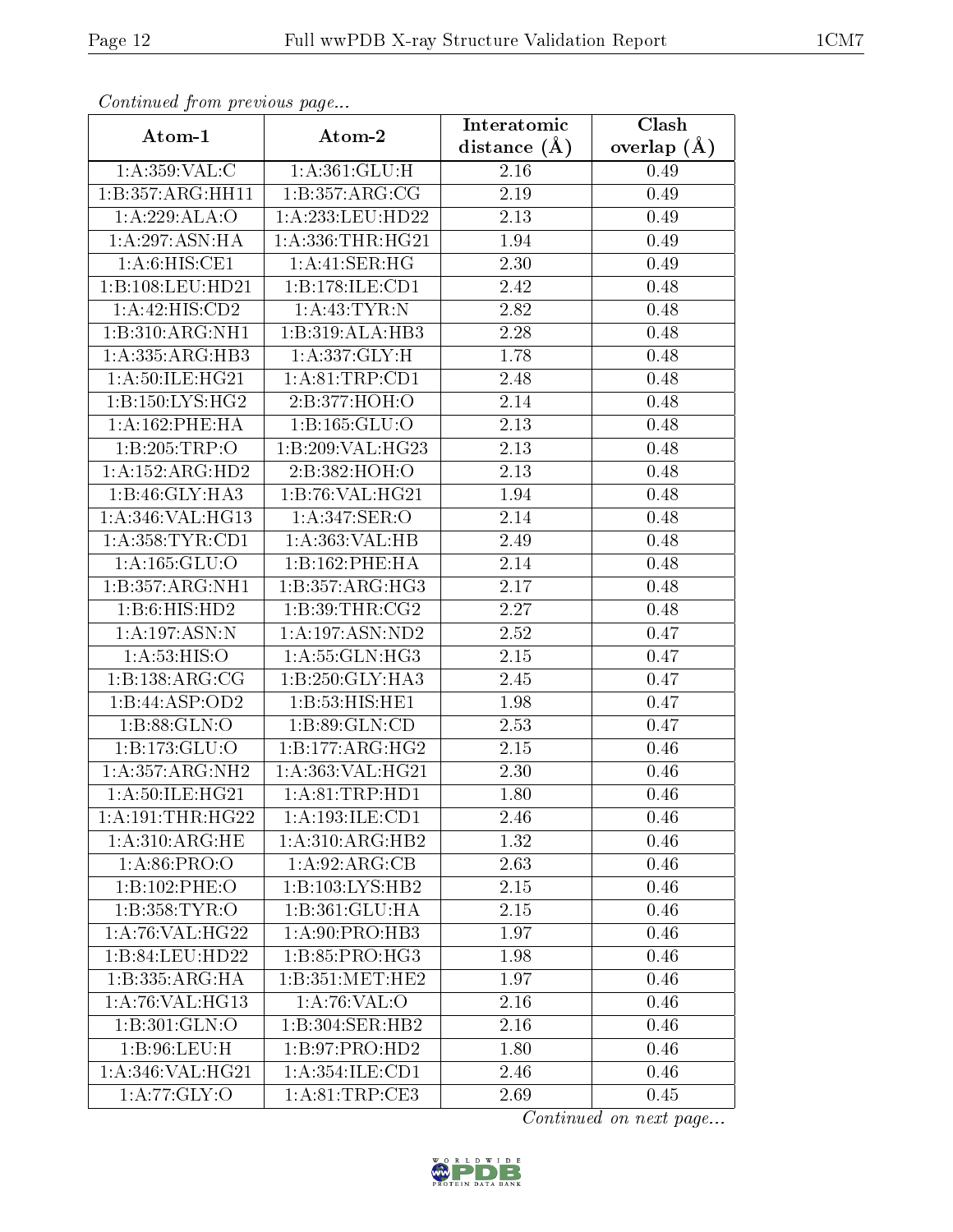| сонинией јтоні ртеvious раде |                             | Interatomic    | Clash           |
|------------------------------|-----------------------------|----------------|-----------------|
| Atom-1                       | Atom-2                      | distance $(A)$ | overlap $(\AA)$ |
| 1: A:19: VAL: HG13           | 1: A:301: GLN: HB2          | 1.98           | 0.45            |
| 1:B:152:ARG:HG3              | 1:B:153:GLU:N               | 2.31           | 0.45            |
| 1:A:179:ALA:CB               | 1: A:244:LEU:HG             | 2.46           | 0.45            |
| 1:A:15:ILE:H                 | 1:A:287:ALA:HB2             | 1.80           | 0.45            |
| 1: A:206:ARG:HD2             | 1:A:223:HIS:ND1             | 2.32           | 0.45            |
| 1:B:84:LEU:CB                | 1:B:85:PRO:HD3              | 2.45           | 0.45            |
| 1:A:232:GLN:OE1              | 1: A: 235: LYS: HD2         | 2.16           | 0.45            |
| 1:B:6:HIS:HD2                | 1:B:39:THR:HB               | 1.81           | 0.45            |
| 1:B:84:LEU:HB3               | 1: B: 85: PRO: CD           | 2.45           | 0.45            |
| 1:A:201:SER:HA               | 1:B:161:ALA:HB3             | 1.99           | 0.45            |
| 1:A:353:ASP:O                | 1:A:357:ARG:HB2             | 2.17           | 0.44            |
| 1:B:105:PHE:CE1              | 1:B:174:ARG:HG3             | 2.52           | 0.44            |
| 1:B:117:LEU:HD21             | 1:B:335:ARG:HH11            | 1.81           | 0.44            |
| 1:B:189:LYS:HB2              | 1:B:241:ASP:HB3             | 2.00           | 0.44            |
| 1:B:329:ALA:O                | 1:B:332:GLU:HB2             | 2.18           | 0.44            |
| 1:A:121:CYS:HA               | 1:A:122:PRO:H <sub>D3</sub> | 1.80           | 0.44            |
| 1:A:73:PHE:CD1               | 1:A:74:GLY:N                | 2.86           | 0.44            |
| 1: A: 333: GLY: HA2          | 1: A: 335: ARG: HH21        | 1.83           | 0.44            |
| 1:A:335:ARG:HG2              | 1:A:338:ASP:CB              | 2.47           | 0.44            |
| 1:B:108:LEU:HD23             | 1:B:108:LEU:N               | 2.33           | 0.44            |
| 1:A:195:LYS:HD3              | 1:A:226:ILE:HG22            | 2.00           | 0.44            |
| 1: A: 335: ARG: HD3          | 1:A:339:LEU:N               | 2.32           | 0.44            |
| 1:B:335:ARG:HD2              | 1:B:339:LEU:HB2             | 1.99           | 0.44            |
| 1:A:108:LEU:N                | 1:A:108:LEU:HD23            | 2.32           | 0.43            |
| 1: A:290: ILE: HA            | 1:A:290:ILE:HD12            | 1.76           | 0.43            |
| 1:B:213:ALA:HB2              | 1:B:221:LEU:HD22            | 2.00           | 0.43            |
| 1:B:22:GLN:HE22              | 1: B:25: LYS:CE             | 2.29           | 0.43            |
| 1:A:301:GLN:NE2              | 2:A:439:HOH:O               | 2.50           | 0.43            |
| 1:B:195:LYS:O                | 1:B:197:ASN:ND2             | 2.51           | 0.43            |
| 1:B:287:ALA:HA               | 1:B:288:PRO:HD2             | 1.79           | 0.43            |
| 1:A.335:ARG.                 | 1: A:346: VAL:HG12          | 2.19           | 0.43            |
| 1:B:226:ILE:O                | 1:B:226:ILE:HD12            | 2.19           | 0.43            |
| 1:A:195:LYS:HA               | 1: A: 195: LYS: HD2         | 1.68           | 0.43            |
| 1: A:80: LYS:HD3             | 1: A:80: LYS:H              | 1.83           | 0.43            |
| 1:B:169:ARG:HE               | 1:B:208:ILE:HD12            | 1.83           | 0.43            |
| 1:B:138:ARG:HG2              | 1:B:250:GLY:HA3             | 2.00           | 0.42            |
| 1:B:334:ILE:HG12             | 1: B: 335: ARG: N           | 2.32           | 0.42            |
| 1:B:85:PRO:HD2               | 1: B:89: GLN: HG3           | 2.01           | 0.42            |
| 1:A:124:ARG:O                | 1:A:127:ILE:N               | 2.49           | 0.42            |
| $1:A:79:PRO:H\overline{G2}$  | 1: A:81:TRP:HH2             | 1.85           | 0.42            |
| 1:B:299:ILE:HG12             | 1:B:326:ILE:CD1             | 2.49           | 0.42            |

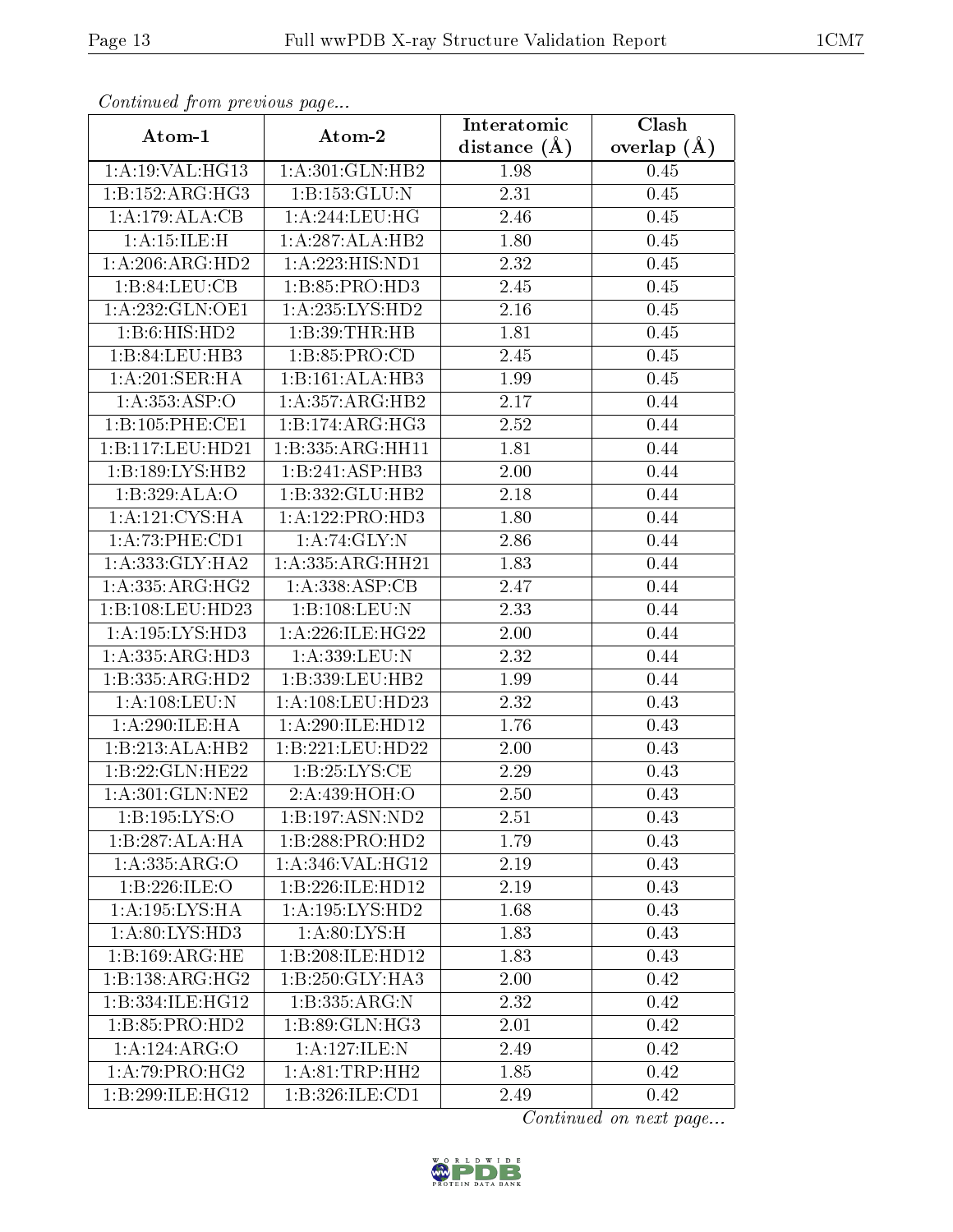| continuou provisious pago             |                   | Interatomic       | $\overline{\text{Clash}}$ |
|---------------------------------------|-------------------|-------------------|---------------------------|
| Atom-1                                | Atom-2            | distance $(A)$    | overlap $(A)$             |
| 1:B:45:VAL:HG22                       | 1: B:46: GLY:N    | 2.35              | 0.42                      |
| 1:B:105:PHE:HE2                       | 1:B:274:GLU:HG2   | 1.84              | 0.42                      |
| 1:A:289:ASP:OD2                       | 1:A:290:ILE:HD13  | 2.20              | 0.42                      |
| 1:B:334:ILE:HA                        | 2:B:442:HOH:O     | 2.20              | 0.42                      |
| 1: B:90: PRO:                         | 1:B:94:ALA:HB3    | 2.20              | 0.42                      |
| 1:B:17:PRO:O                          | 1:B:21:THR:CG2    | 2.68              | 0.42                      |
| 1:B:199:LEU:HB2                       | 1:B:202:SER:HB2   | 2.02              | 0.42                      |
| 1:B:18:GLU:CD                         | 1:B:293:LYS:HA    | 2.40              | 0.42                      |
| 1:A:113:LEU:HD23                      | 1: A:131: GLY:HA2 | 2.02              | 0.41                      |
| 1: B: 9: VAL: O                       | 1:B:42:HIS:HA     | 2.19              | 0.41                      |
| 1: B:86: PRO:O                        | 1:B:92:ARG:HB2    | 2.20              | 0.41                      |
| 1: A:263: SER:O                       | 1: A:264:MET:HB2  | 2.20              | 0.41                      |
| 1: A:6: HIS: HA                       | 1: A:39:THR:O     | 2.20              | 0.41                      |
| 1: A:115: GLN: HG2                    | 1: A:118: GLU:OE2 | $\overline{2}.20$ | 0.41                      |
| 1:A:227:ASP:HB3                       | 1:B:252:ILE:HA    | 2.03              | 0.41                      |
| 1:A:258:ALA:O                         | 1: A:264:MET:HG2  | 2.20              | 0.41                      |
| 1: A:284: GLY:HA3                     | 2:A:458:HOH:O     | 2.20              | 0.41                      |
| 1:A:79:PRO:HG2                        | 1: A:81:TRP:CH2   | 2.56              | 0.41                      |
| 1: A:231:MET:HB3                      | 1:B:259:MET:CE    | 2.51              | 0.41                      |
| 1:B:18:GLU:CG                         | 1:B:293:LYS:HA    | 2.50              | 0.41                      |
| 1:B:99:ARG:HH22                       | 1:B:140:LEU:HD13  | 1.86              | 0.41                      |
| 1:B:29:ALA:HA                         | 2:B:471:HOH:O     | $2.20\,$          | 0.41                      |
| 1: A:169: ARG:HD3                     | 1: A:173: GLU:OE2 | 2.20              | 0.41                      |
| 1:A:343:ALA:O                         | 1:A:345:ALA:N     | 2.54              | 0.41                      |
| 1:B:329:ALA:O                         | 1:B:334:ILE:HG23  | 2.21              | 0.41                      |
| 1:A:15:ILE:N                          | 1:A:287:ALA:HB2   | 2.36              | 0.41                      |
| 1: A:19: VAL: HG13                    | 1: A:301: GLN:CB  | 2.51              | 0.41                      |
| 1:B:6:HIS:HD2                         | 1:B:39:THR:HG22   | 1.85              | 0.41                      |
| 1:B:361:GLU:OE1                       | 1:B:361:GLU:HA    | 2.21              | 0.40                      |
| 1:A:124:ARG:HD2                       | 1:A:126:ASP:OD1   | 2.22              | 0.40                      |
| $1:B:99:A\overline{RG:H}\overline{A}$ | 1:B:104:LEU:HD22  | 2.03              | 0.40                      |
| 1:A:198:VAL:O                         | 1:B:150:LYS:NZ    | 2.52              | 0.40                      |
| 1: A:95: LEU: HD11                    | 1:A:279:LEU:HD21  | 2.04              | 0.40                      |
| 1:B:280:TYR:CZ                        | 1:B:308:LEU:HA    | 2.57              | 0.40                      |

All (77) symmetry-related close contacts are listed below. The label for Atom-2 includes the symmetry operator and encoded unit-cell translations to be applied.

| Atom-1                                        | Atom-2           | Interatomic<br>distance $(A)$ | 7lash<br>overlap (A |
|-----------------------------------------------|------------------|-------------------------------|---------------------|
| $1\cdot$ A $\cdot$ 157 $\cdot$ GLN $\cdot$ CD | 1:B:353:ASP:O[2] |                               |                     |

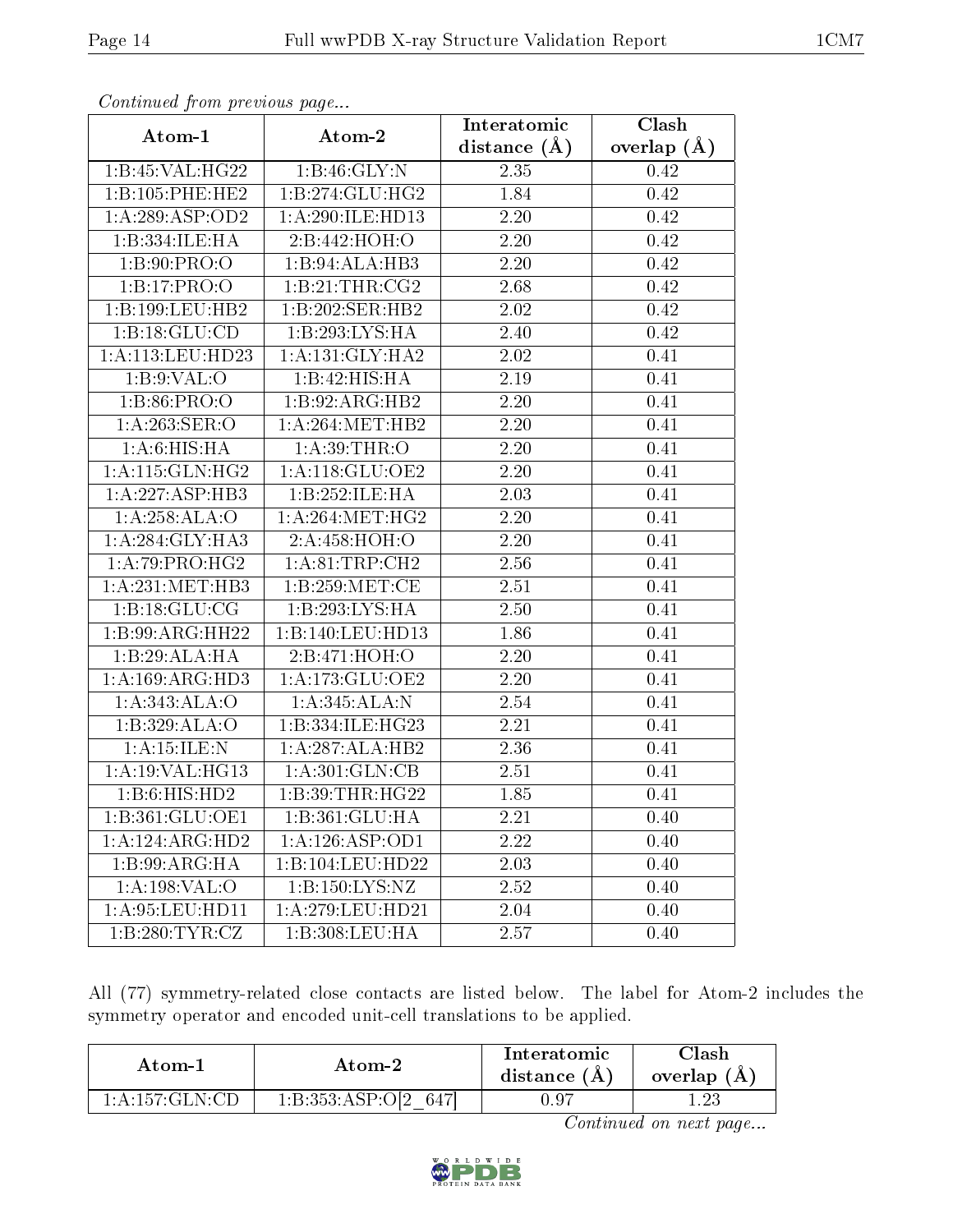|                     | Atom-1<br>Atom-2                    | Interatomic       | Clash           |
|---------------------|-------------------------------------|-------------------|-----------------|
|                     |                                     | distance $(A)$    | overlap $(\AA)$ |
| 1:A:157:GLN:OE1     | 2:B:455:HOH:O[2 647]                | 0.99              | 1.21            |
| 1: A: 158: TYR: OH  | 1:B:362:GLY:O[2 647]                | 1.05              | 1.15            |
| 1:B:276:GLY:CA      | 1:B:342:GLY:O[2 647]                | 1.13              | 1.07            |
| 1:A:39:THR:CA       | 1:B:52:ASN:O[1 554]                 | $1.15\,$          | 1.05            |
| 1:B:215:GLU:OE1     | 2:B:441:HOH:O[2 647]                | 1.22              | 0.98            |
| 1: A:40:THR:O       | 1:B:53:HIS:CD2[1 554]               | 1.23              | 0.97            |
| 1:A:37:ARG:NH2      | 1:B:51:ASP: $O[1 \ 554]$            | 1.31              | 0.89            |
| 1:B:356:ALA:O       | 2:A:420:HOH:O[2 657]                | 1.31              | 0.89            |
| 1:B:170:PHE:CG      | 1:B:357:ARG:NH1[2 647]              | 1.34              | 0.86            |
| 1: A: 157: GLN: CG  | 1:B:353:ASP: $O[2 \ 647]$           | 1.40              | 0.80            |
| 1:B:349:ASP:OD1     | 2:B:454:HOH:O[2 657]                | 1.41              | 0.79            |
| 1:B:170:PHE:CB      | 1:B:357:ARG:NH1[2 647]              | 1.43              | 0.77            |
| 1: A: 157: GLN: NE2 | 1:B:353:ASP:CA[2 647]               | 1.46              | 0.74            |
| 1:B:360:ALA:CB      | 2:A:426:HOH:O[2 657]                | 1.50              | 0.70            |
| 1:B:173:GLU:OE2     | 1:B:353:ASP:CG[2 647]               | 1.50              | 0.70            |
| 1:B:177:ARG:NH2     | 1:B:350:GLU:N[2 647]                | 1.52              | 0.68            |
| 1: A: 158: TYR: OH  | 1:B:362:GLY:Cl2 647                 | 1.54              | 0.66            |
| 1: A:362: GLY:O     | 2:B:482:HOH:O[2 756]                | 1.58              | 0.62            |
| 1: A: 158: TYR: CZ  | 1:B:362:GLY:O[2 647]                | 1.59              | 0.61            |
| 1:B:215:GLU:OE2     | 1:B:349:ASP:CB[2 647]               | 1.59              | 0.61            |
| 1: A: 157: GLN: NE2 | 1:B:353:ASP:Cl2 647                 | $\overline{1.61}$ | 0.59            |
| 1: A: 157: GLN: NE2 | 1:B:353:ASP: $O[2 \ 647]$           | 1.63              | 0.57            |
| 1:B:177:ARG:NH1     | $1:B:350:\overline{GLU:CB[2\ 647]}$ | 1.64              | 0.56            |
| 1:B:173:GLU:OE2     | 1:B:353:ASP:OD2[2 647]              | 1.67              | 0.53            |
| 1:B:60:ALA:CB       | 2:A:383:HOH:O[1 556]                | 1.72              | 0.48            |
| 1:A:157:GLN:CD      | 1:B:353:ASP:C[2 647]                | 1.73              | 0.47            |
| 1:A:157:GLN:CB      | 1:B:357:ARG:CA[2 647]               | 1.74              | 0.46            |
| 1: A:37: ARG: NH2   | $1:B:51:ASP:Cl1$ 554                | 1.75              | 0.45            |
| 1:B:170:PHE:CG      | 1:B:357:ARG:CZ[2 647]               | 1.79              | 0.41            |
| 1:B:177:ARG:NH1     | 1:B:350:GLU:CG[2 647]               | 1.79              | 0.41            |
| 1:A:157:GLN:CB      | 1:B:357:ARG:CB[2 647]               | 1.80              | 0.40            |
| 1:A:158:TYR:CZ      | 1:B:362:GLY:C[2 647]                | 1.81              | 0.39            |
| 1:B:349:ASP:CG      | 2:B:454:HOH:O[2 657]                | 1.85              | 0.35            |
| 1: B: 177: ARG: CZ  | 1:B:350:GLU:CB[2 647]               | 1.85              | 0.35            |
| 1: A:39:THR:C       | 1:B:52:ASN:O[1 $\overline{554}$ ]   | 1.86              | 0.34            |
| 1: A:39:THR:CB      | 1:B:52:ASN:O[1 554]                 | 1.86              | 0.34            |
| 1: A: 157: GLN: OE1 | 1:B:353:ASP:O[2 647]                | 1.87              | 0.33            |
| 1: A: 158: TYR: CE1 | 1:B:362:GLY:O[2 647]                | 1.88              | 0.32            |
| 1:B:356:ALA:C       | 2:A:420:HOH:O[2 657]                | 1.90              | 0.30            |
| 1: A: 158: TYR: OH  | 1:B:362:GLY:CA[2 647]               | 1.91              | 0.29            |
| 1: A: 157: GLN: CG  | 1:B:357:ARG:N[2 647]                | 1.92              | 0.28            |

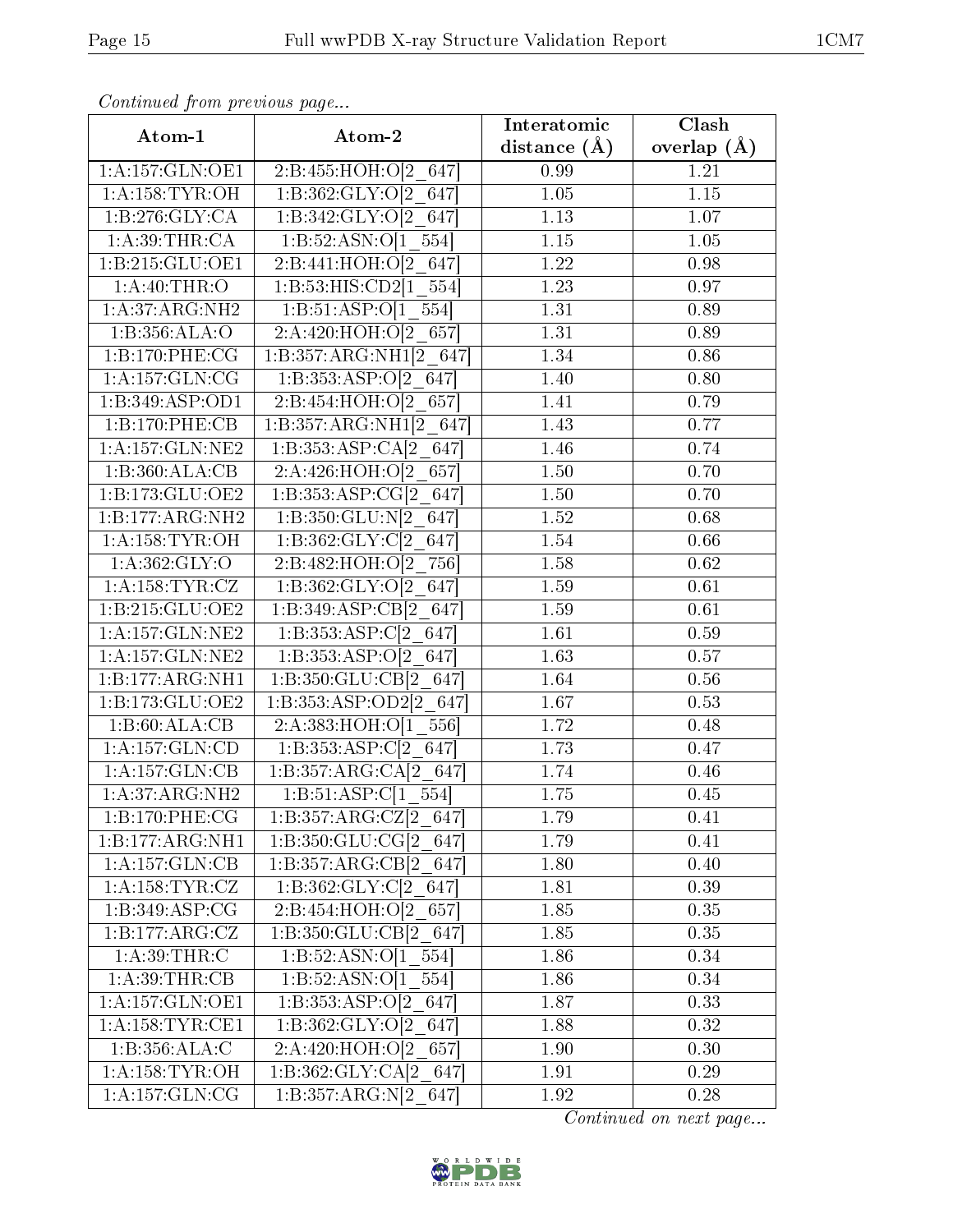| Atom-1                     | Atom-2                                  | Interatomic    | Clash           |
|----------------------------|-----------------------------------------|----------------|-----------------|
|                            |                                         | distance $(A)$ | overlap $(\AA)$ |
| 1: B: 350: GLU: CG         | 2:B:385:HOH:O[2 657]                    | 1.92           | 0.28            |
| 1:B:173:GLU:OE2            | 1:B:353:ASP:CB[2 647]                   | 1.93           | $0.27\,$        |
| 1:B:177:ARG:CG             | 1:B:350:GLU:OE1[2 647]                  | 1.97           | 0.23            |
| 1:B:170:PHE:CE1            | 1:B:357:ARG:NH2[2 647]                  | 1.97           | 0.23            |
| 1:A:40:THR:O               | 1:B:53:HIS:CG[1 554]                    | 1.98           | 0.22            |
| 1:B:177:ARG:NH2            | $1:B:350:GLU:CA[2]$ 647                 | 1.98           | 0.22            |
| 1:A:37:ARG:NH2             | 1:B:51:ASP:CA[1 554]                    | 1.98           | 0.22            |
| 1:B:170:PHE:CD2            | 1:B:357:ARG:CZ[2 647]                   | 1.98           | 0.22            |
| 1:B:353:ASP:OD2            | 2:B:449:HOH:O[2 657]                    | 1.99           | 0.21            |
| 1:B:215:GLU:OE2            | 1:B:349:ASP:CG[2 647]                   | 1.99           | 0.21            |
| 1:B:170:PHE:CD1            | 1: B: 357: ARG: NH1[2 647]              | 2.00           | 0.20            |
| 1:B:60:ALA:N               | 2:A:383:HOH:O[1 556]                    | 2.01           | 0.19            |
| 1:A:157:GLN:CB             | 1:B:357:ARG:N[2 647]                    | 2.04           | 0.16            |
| 1:B:215:GLU:CD             | 2:B:441:HOH:O[2 647]                    | 2.05           | 0.15            |
| 1: A:40:THR:C              | 1:B:53:HIS:CD2[1 554]                   | 2.05           | 0.15            |
| 1:A:157:GLN:CB             | 1:B:357:ARG:CG[2 647]                   | 2.05           | 0.15            |
| 1:B:177:ARG:NH1            | 1:B:350:GLU:CA[2 647]                   | 2.06           | 0.14            |
| $1:A:40:THR:\overline{N}$  | 1:B:52:ASN:O[1 554]                     | 2.06           | 0.14            |
| 1:B:215:GLU:CG             | 1:B:349:ASP:OD2[2 647]                  | 2.06           | 0.14            |
| 1:B:170:PHE:CD1            | 1:B:357:ARG:NH2[2 647]                  | 2.06           | 0.14            |
| 1: B: 312: SER: O          | 1:B:341:ARG:O[2 647]                    | 2.08           | 0.12            |
| 1:A:155:SER:OG             | 2:B:418:HOH:O[2 647]                    | 2.08           | 0.12            |
| $1:A:39:THR.\overline{CA}$ | 1:B:52:ASN:C[1 554]                     | 2.09           | 0.11            |
| 1: A:40:THR:OG1            | 1:B:53:HIS:NE2[1 554]                   | 2.09           | 0.11            |
| 1: A: 158: TYR: CE2        | 1:B:362:GLY:N[2 647]                    | 2.10           | 0.10            |
| 1:B:275:GLN:O              | 1:B:344:ALA:CB[2 647]                   | 2.11           | 0.09            |
| 1:B:215:GLU:OE2            | 1:B:349:ASP:OD2[2 647]                  | 2.14           | 0.06            |
| 1: A: 157: GLN: NE2        | 1:B:353:ASP:CB[2 647]                   | 2.14           | 0.06            |
| 1: A:39:THR:CB             | $1:B:52:ASN:C[1_554]$                   | 2.16           | 0.04            |
| 1:B:170:PHE:CD1            | 1:B:357:ARG:CZ[2 647]                   | 2.16           | 0.04            |
| 1: A:157: GLN:CD           | $2:B:455:HOH: \overline{O[2\ 647]}$     | 2.16           | 0.04            |
| 1:B:177:ARG:NE             | 1:B:350:GLU:OE1[2 647]                  | 2.18           | 0.02            |
| 1:B:177:ARG:CD             | 1:B:350:GLU:OE1[2_647]                  | 2.19           | 0.01            |
| 1:B:276:GLY:C              | 1:B:342:GLY:O[2 647]                    | 2.19           | 0.01            |
| 1:B:276:GLY:CA             | $1:B:342:GLY:\overline{C[2 \quad 647]}$ | 2.19           | 0.01            |

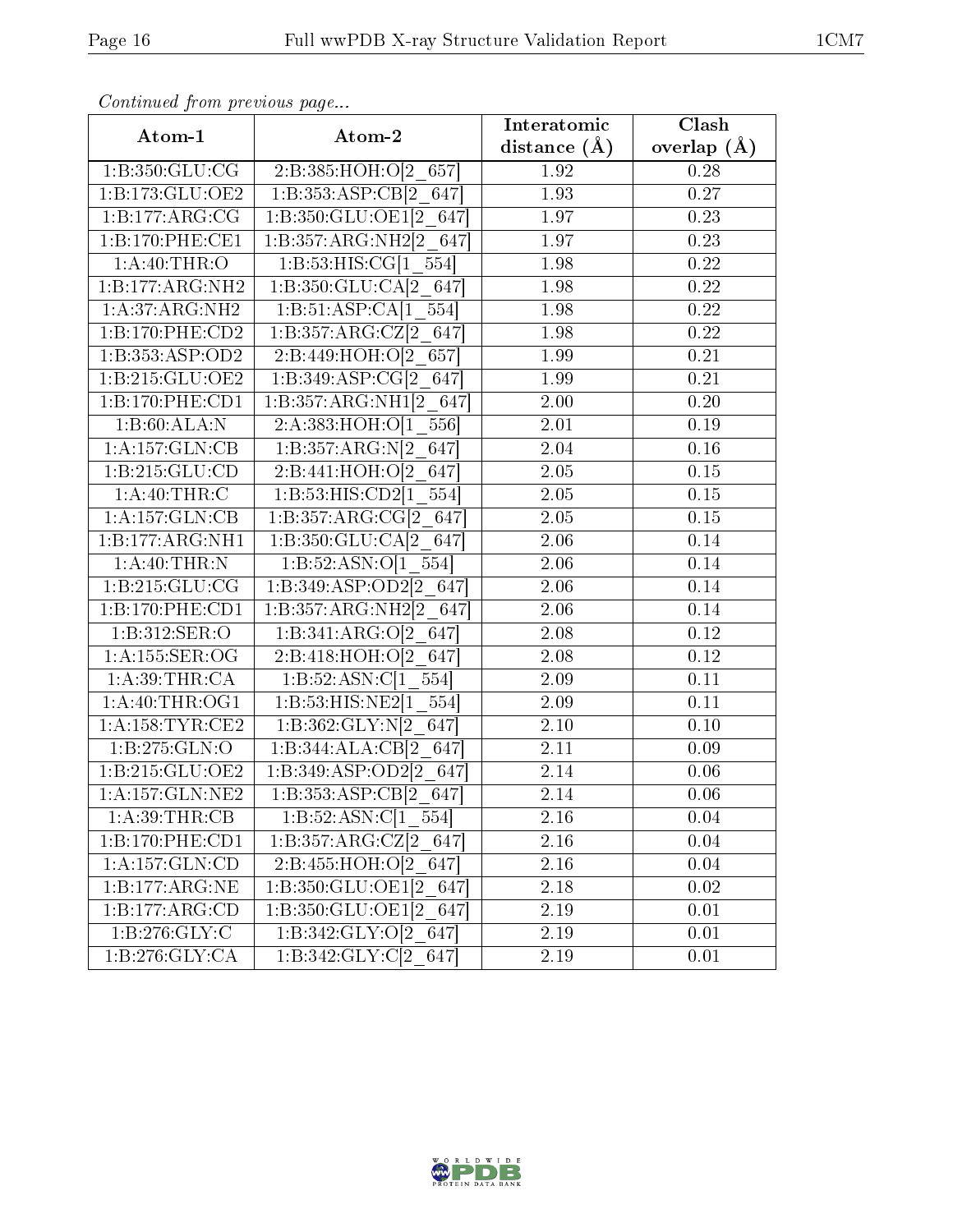### 5.3 Torsion angles (i)

#### 5.3.1 Protein backbone (i)

In the following table, the Percentiles column shows the percent Ramachandran outliers of the chain as a percentile score with respect to all X-ray entries followed by that with respect to entries of similar resolution.

The Analysed column shows the number of residues for which the backbone conformation was analysed, and the total number of residues.

| Mol | Chain | Analysed                                  | Favoured       | Allowed   Outliers |           | Percentiles             |
|-----|-------|-------------------------------------------|----------------|--------------------|-----------|-------------------------|
|     |       | $359/363$ (99\%)   311 (87\%)   34 (10\%) |                |                    | 14 $(4%)$ | $\boxed{3}$ $\boxed{0}$ |
|     | B     | $361/363$ (99\%)   323 (90\%)             |                | 31 (9%)            | $7(2\%)$  | $\boxed{2}$<br> 8       |
| All | All   | 720/726(99%)                              | $  634 (88\%)$ | 65 (9%)            | 21(3%)    | $\vert 4 \vert$         |

All (21) Ramachandran outliers are listed below:

| Mol            | Chain<br>Res            |                  | Type                    |
|----------------|-------------------------|------------------|-------------------------|
| $\mathbf{1}$   | $\boldsymbol{A}$        | $\overline{4}$   | <b>ASN</b>              |
| $\mathbf{1}$   | $\overline{\rm A}$      | 79               | PRO                     |
| $\overline{1}$ | $\overline{A}$          | 90               | PRO                     |
| $\overline{1}$ | $\overline{\rm A}$      | 345              | <b>ALA</b>              |
| $\overline{1}$ | $\overline{\text{B}}$   | 86               | PRO                     |
| $\overline{1}$ | $\overline{\mathrm{B}}$ | 293              | <b>LYS</b>              |
| $\overline{1}$ | $\overline{B}$          | 361              | GLU                     |
| $\overline{1}$ | $\overline{A}$          | 78               | <b>GLY</b>              |
| $\overline{1}$ | $\overline{\rm A}$      | 82               | $\overline{{\rm GLU}}$  |
| $\overline{1}$ | $\overline{\text{B}}$   | $\overline{4}$   | <b>ASN</b>              |
| $\mathbf{1}$   | $\overline{\mathbf{B}}$ | 82               | GLU                     |
| $\overline{1}$ | $\overline{\rm A}$      | 85               | PRO                     |
| $\mathbf{1}$   | $\overline{A}$          | $\overline{2}07$ | $\widetilde{{\rm GLU}}$ |
| $\overline{1}$ | $\overline{A}$          | 337              | <b>GLY</b>              |
| $\overline{1}$ | $\overline{\mathbf{A}}$ | 294              | ĀŠN                     |
| $\mathbf{1}$   | $\overline{A}$          | 361              | GLU                     |
| $\mathbf{1}$   | $\overline{B}$          | 3                | <b>LYS</b>              |
| $\mathbf{1}$   | $\overline{A}$          | 86               | PRO                     |
| $\overline{1}$ | $\overline{\rm A}$      | 343              | <b>ALA</b>              |
| $\overline{1}$ | $\overline{\rm A}$      | 344              | $\overline{\rm ALA}$    |
| $\mathbf 1$    | B                       | 90               | PRO                     |

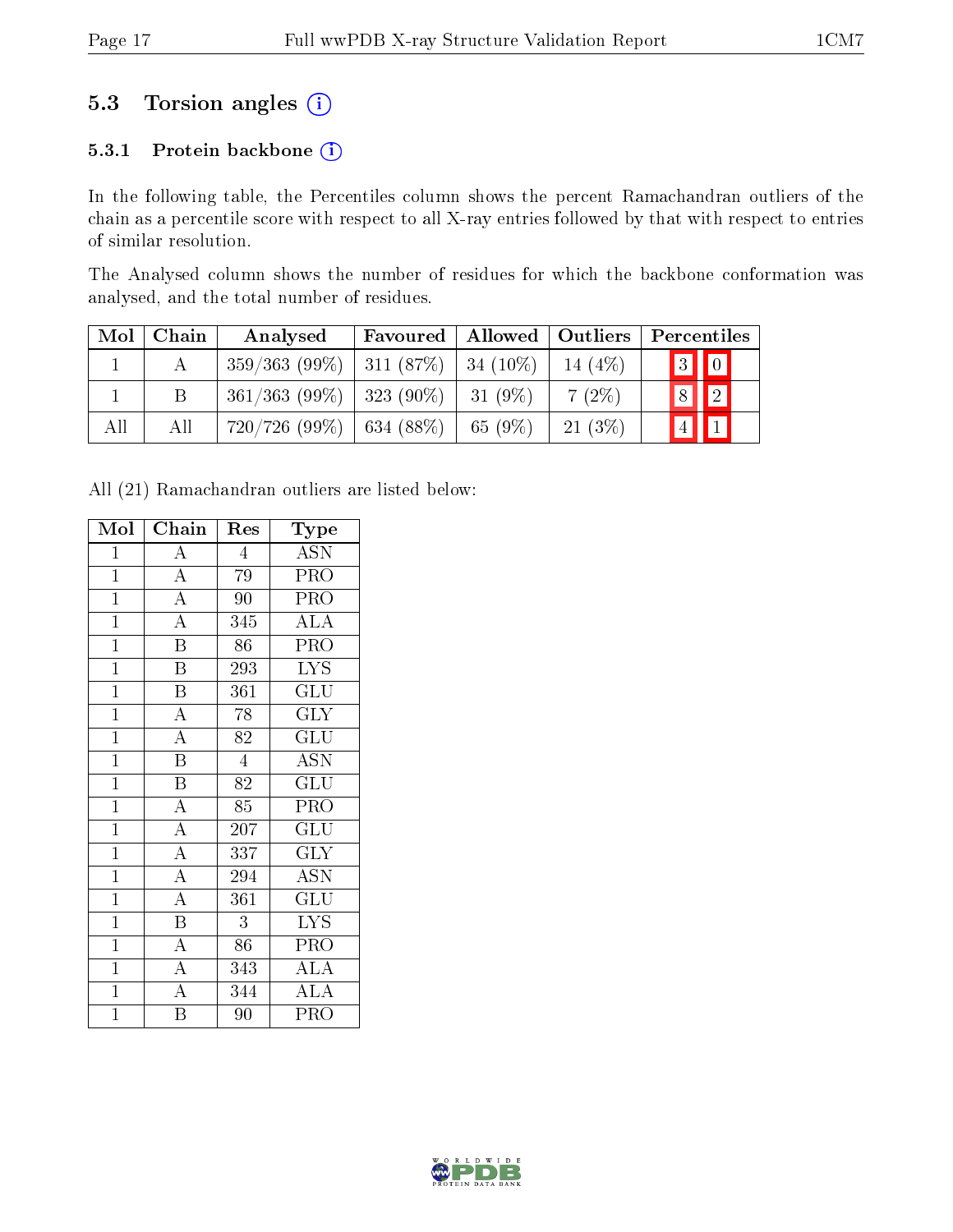#### 5.3.2 Protein sidechains (i)

In the following table, the Percentiles column shows the percent sidechain outliers of the chain as a percentile score with respect to all X-ray entries followed by that with respect to entries of similar resolution.

The Analysed column shows the number of residues for which the sidechain conformation was analysed, and the total number of residues.

| Mol | Chain | Analysed         | Rotameric   Outliers |             | Percentiles             |
|-----|-------|------------------|----------------------|-------------|-------------------------|
|     |       | $285/288$ (99%)  | 239 $(84\%)$         | 46 $(16\%)$ | $\boxed{2}$ $\boxed{0}$ |
|     | Β     | $283/288$ (98\%) | 243 $(86\%)$         | $40(14\%)$  | $3$ $1$                 |
| All | All   | 568/576 (99%)    | 482 (85%)            | 86(15%)     | $\boxed{3}$ $\boxed{0}$ |

All (86) residues with a non-rotameric sidechain are listed below:

| Mol            | $\overline{\text{Chain}}$                                               | Res              | Type                      |
|----------------|-------------------------------------------------------------------------|------------------|---------------------------|
| $\overline{1}$ | $\overline{\rm A}$                                                      | $\overline{2}$   | <b>SER</b>                |
| $\overline{1}$ | $\overline{A}$                                                          | $\overline{19}$  | $\overline{\text{VAL}}$   |
| $\overline{1}$ | $\frac{1}{\mathbf{A}}$                                                  | $\overline{33}$  | $\overline{\rm ARG}$      |
| $\overline{1}$ | $\overline{A}$                                                          | $\overline{37}$  | $\overline{\rm{ARG}}$     |
| $\overline{1}$ | $\frac{\overline{A}}{\overline{A}}$                                     | 42               | $\overline{\mathrm{HIS}}$ |
| $\overline{1}$ |                                                                         | $\overline{57}$  | $\overline{\text{LEU}}$   |
| $\overline{1}$ | $\overline{A}$                                                          | $\overline{80}$  | $\overline{\rm LYS}$      |
| $\overline{1}$ | $\frac{\overline{A}}{\overline{A}}$                                     | 82               | $\overline{{\rm GLU}}$    |
| $\mathbf{1}$   |                                                                         | 83               | $\overline{HIS}$          |
| $\overline{1}$ | $\frac{\overline{A}}{\overline{A}}$                                     | $\overline{87}$  | $\overline{\text{ASP}}$   |
| $\overline{1}$ |                                                                         | $\overline{88}$  | $\overline{\text{GLN}}$   |
| $\overline{1}$ |                                                                         | $\overline{90}$  | PRO                       |
| $\overline{1}$ |                                                                         | 92               | $\overline{\rm{ARG}}$     |
| $\overline{1}$ |                                                                         | $\overline{98}$  | LEU                       |
| $\overline{1}$ | $\frac{\overline{A}}{\overline{A}}$ $\frac{\overline{A}}{\overline{A}}$ | $\overline{100}$ | $\overline{\text{LYS}}$   |
| $\overline{1}$ |                                                                         | 104              | LEU                       |
| $\overline{1}$ | $\frac{\overline{A}}{\overline{A}}$                                     | $\overline{108}$ | $\overline{\text{LEU}}$   |
| $\overline{1}$ |                                                                         | $1\overline{15}$ | $\overline{\text{GLN}}$   |
| $\overline{1}$ |                                                                         | $\overline{117}$ | LEU                       |
| $\overline{1}$ | $\overline{A}$                                                          | 138              | $\overline{\text{ARG}}$   |
| $\overline{1}$ | $\overline{A}$                                                          | 165              | $\overline{\text{GLU}}$   |
| $\overline{1}$ | $\frac{\overline{A}}{\overline{A}}$                                     | 166              | <b>VAL</b>                |
| $\overline{1}$ |                                                                         | 193              | $\overline{\text{ILE}}$   |
| $\overline{1}$ | $\overline{A}$                                                          | 195              | $\overline{\rm LYS}$      |
| $\mathbf{1}$   | $\frac{\overline{A}}{\overline{A}}$                                     | 197              | <b>ASN</b>                |
| $\overline{1}$ |                                                                         | 198              | $\overline{\text{VAL}}$   |
| $\overline{1}$ | $\overline{\rm A}$                                                      | 202              | SER                       |

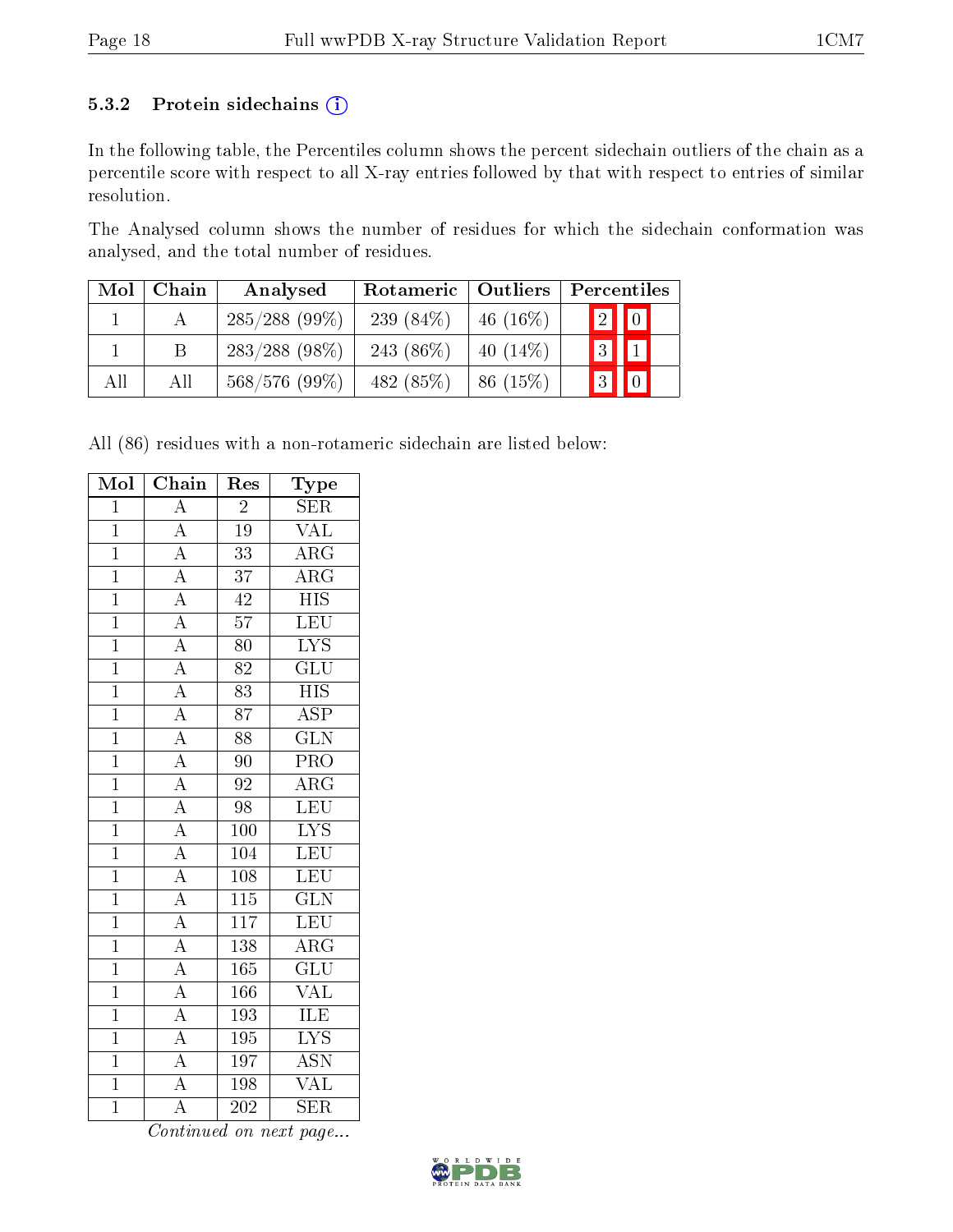| $\overline{\text{Mol}}$ | $\boldsymbol{\omega}$<br>Chain                                                                                                                                                                                                                  | ${\mathop{\mathrm{Res}}\nolimits}$ | $\mathbf{r}$<br>$\overline{\phantom{a}}$<br>Type |
|-------------------------|-------------------------------------------------------------------------------------------------------------------------------------------------------------------------------------------------------------------------------------------------|------------------------------------|--------------------------------------------------|
| $\overline{1}$          | $\overline{A}$                                                                                                                                                                                                                                  | 204                                | <b>LEU</b>                                       |
| $\overline{1}$          | $\overline{A}$                                                                                                                                                                                                                                  | 206                                | $\overline{\rm{ARG}}$                            |
| $\overline{1}$          | $\overline{A}$                                                                                                                                                                                                                                  | 212                                | <b>ILE</b>                                       |
| $\mathbf{1}$            | $\overline{A}$                                                                                                                                                                                                                                  | 233                                | LEU                                              |
| $\overline{1}$          | $\frac{\overline{A}}{\overline{A}}$                                                                                                                                                                                                             | 244                                | $\overline{\text{LEU}}$                          |
| $\overline{1}$          |                                                                                                                                                                                                                                                 | 279                                | LEU                                              |
| $\overline{1}$          |                                                                                                                                                                                                                                                 | 290                                | $\overline{\text{ILE}}$                          |
| $\mathbf{1}$            |                                                                                                                                                                                                                                                 | 293                                | $\overline{\text{LYS}}$                          |
| $\mathbf{1}$            |                                                                                                                                                                                                                                                 | 303                                | <b>LEU</b>                                       |
| $\overline{1}$          |                                                                                                                                                                                                                                                 | 307                                | LEU                                              |
| $\mathbf{1}$            |                                                                                                                                                                                                                                                 | 310                                | $\rm{ARG}$                                       |
| $\overline{1}$          |                                                                                                                                                                                                                                                 | 314                                | $\overline{\text{ASP}}$                          |
| $\overline{1}$          |                                                                                                                                                                                                                                                 | 328                                | $\overline{\rm{ARG}}$                            |
| $\mathbf{1}$            | $\frac{\overline{A}}{\overline{A}} \frac{\overline{A}}{\overline{A}} \frac{\overline{A}}{\overline{A}} \frac{\overline{A}}{\overline{A}} \frac{\overline{A}}{\overline{A}} \frac{\overline{A}}{\overline{A}} \frac{\overline{A}}{\overline{A}}$ | 330                                | <b>LEU</b>                                       |
| $\overline{1}$          |                                                                                                                                                                                                                                                 | 335                                | $\overline{\rm ARG}$                             |
| $\overline{1}$          |                                                                                                                                                                                                                                                 | 338                                | $\overline{\text{ASP}}$                          |
| $\overline{1}$          |                                                                                                                                                                                                                                                 | 339                                | LEU                                              |
| $\mathbf{1}$            |                                                                                                                                                                                                                                                 | 346                                | $\frac{\text{VAL}}{\text{ARG}}$                  |
| $\mathbf{1}$            |                                                                                                                                                                                                                                                 | 357                                |                                                  |
| $\mathbf{1}$            | $\overline{\mathrm{B}}$                                                                                                                                                                                                                         | $\overline{21}$                    | <b>THR</b>                                       |
| $\overline{1}$          | $\overline{\mathrm{B}}$                                                                                                                                                                                                                         | 24                                 | LEU                                              |
| $\overline{1}$          | $\overline{\mathrm{B}}$                                                                                                                                                                                                                         | $\overline{27}$                    | LEU                                              |
| $\mathbf 1$             | $\overline{\mathrm{B}}$                                                                                                                                                                                                                         | $\overline{28}$                    | $\overline{\text{ASP}}$                          |
| $\overline{1}$          | $\overline{\mathrm{B}}$                                                                                                                                                                                                                         | 33                                 | $\overline{\rm{ARG}}$                            |
| $\mathbf{1}$            | $\overline{\mathbf{B}}$                                                                                                                                                                                                                         | 37                                 | $\rm{ARG}$                                       |
| $\overline{1}$          | $\overline{\mathrm{B}}$                                                                                                                                                                                                                         | 82                                 | $\overline{\text{GLU}}$                          |
| $\mathbf{1}$            | $\overline{\mathrm{B}}$                                                                                                                                                                                                                         | $\overline{84}$                    | LEU                                              |
| $\mathbf{1}$            | $\overline{\mathbf{B}}$                                                                                                                                                                                                                         | 87                                 | <b>ASP</b>                                       |
| $\mathbf 1$             | $\overline{\mathrm{B}}$                                                                                                                                                                                                                         | 89                                 | $\overline{\text{GLN}}$                          |
| $\mathbf 1$             | B                                                                                                                                                                                                                                               | 95                                 | LEU                                              |
| $\mathbf{1}$            | $\boldsymbol{\mathrm{B}}$                                                                                                                                                                                                                       | 99                                 | $\rm{ARG}$                                       |
| $\mathbf{1}$            | $\overline{\mathrm{B}}$                                                                                                                                                                                                                         | 104                                | <b>LEU</b>                                       |
| $\mathbf{1}$            | $\boldsymbol{B}$                                                                                                                                                                                                                                | 108                                | LEU                                              |
| $\mathbf{1}$            | $\overline{\mathrm{B}}$                                                                                                                                                                                                                         | 109                                | $\overline{\rm{ARG}}$                            |
| $\mathbf{1}$            | B                                                                                                                                                                                                                                               | 112                                | $\overline{\text{LYS}}$                          |
| $\mathbf 1$             | $\overline{\mathrm{B}}$                                                                                                                                                                                                                         | $\overline{135}$                   | LEU                                              |
| $\mathbf{1}$            | $\overline{\mathrm{B}}$                                                                                                                                                                                                                         | 138                                | $\rm{ARG}$                                       |
| $\mathbf{1}$            | $\overline{\rm B}$                                                                                                                                                                                                                              | 152                                | $\overline{\rm{ARG}}$                            |
| $\mathbf{1}$            | $\overline{\mathrm{B}}$                                                                                                                                                                                                                         | 165                                | $\overline{{\rm GLU}}$                           |
| $\overline{1}$          | B                                                                                                                                                                                                                                               | 166                                | VAL                                              |
| $\overline{1}$          | $\overline{\mathrm{B}}$                                                                                                                                                                                                                         | 178                                | $\overline{\text{ILE}}$                          |
| $\overline{1}$          | $\overline{B}$                                                                                                                                                                                                                                  | 181                                | $\overline{\text{GLU}}$                          |

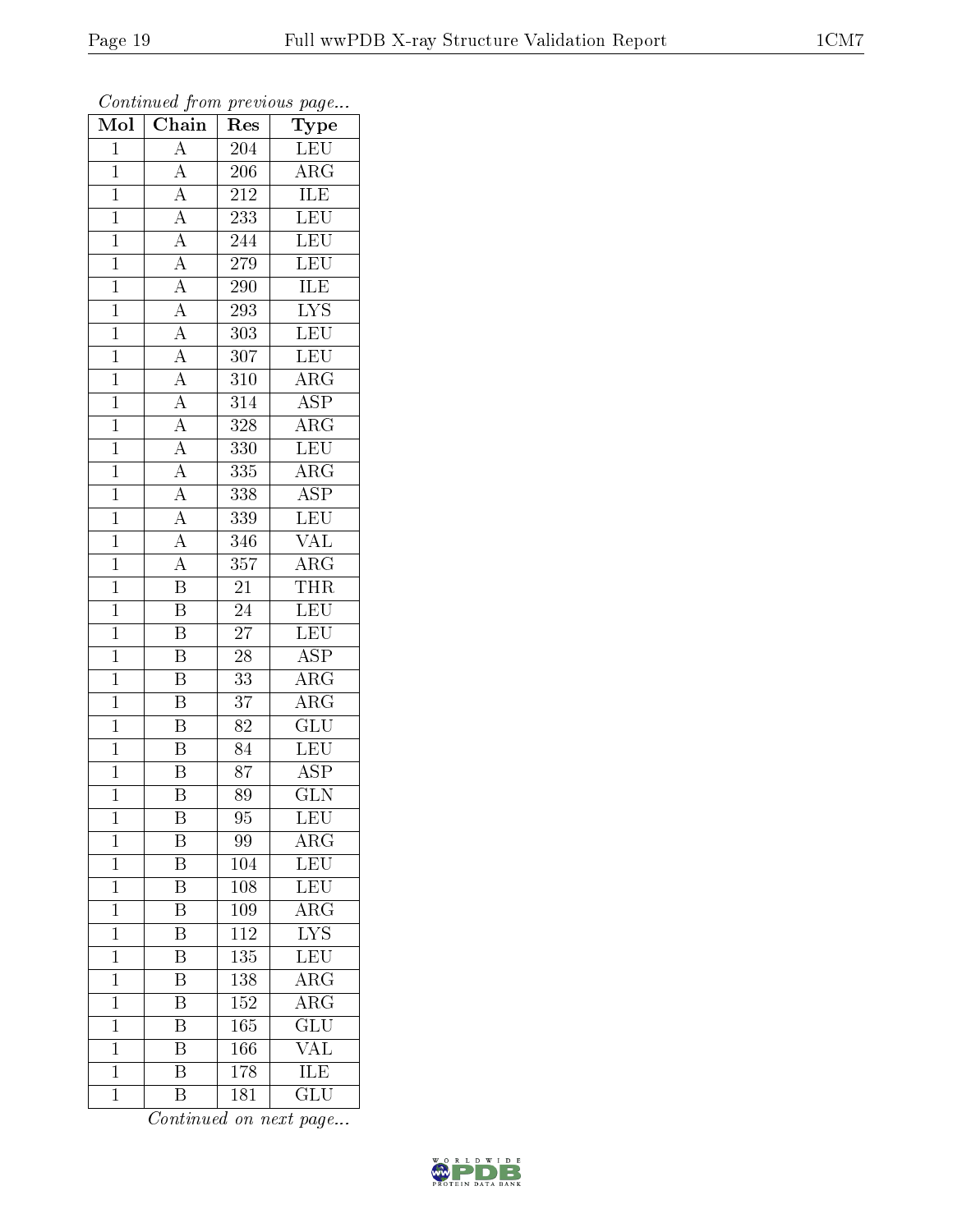| Mol            | ${\bf Chain}$           | Res | Type        |
|----------------|-------------------------|-----|-------------|
| $\mathbf 1$    | Β                       | 195 | <b>LYS</b>  |
| $\mathbf{1}$   | $\mathbf{B}$            | 197 | <b>ASN</b>  |
| $\mathbf{1}$   | $\overline{\mathrm{B}}$ | 204 | LEU         |
| $\mathbf{1}$   | $\overline{B}$          | 227 | ASP         |
| $\mathbf 1$    | $\rm \bar{B}$           | 233 | LEU         |
| $\mathbf 1$    | B                       | 263 | SER         |
| $\mathbf 1$    | B                       | 289 | ASP         |
| $\mathbf{1}$   | B                       | 290 | ILE         |
| $\mathbf{1}$   | B                       | 303 | LEU         |
| $\mathbf{1}$   | Β                       | 307 | LEU         |
| $\mathbf{1}$   | $\overline{B}$          | 316 | <b>ASP</b>  |
| $\overline{1}$ | $\overline{\mathrm{B}}$ | 317 | ASP         |
| $\mathbf{1}$   | Β                       | 330 | LEU         |
| $\mathbf 1$    | Β                       | 334 | <b>ILE</b>  |
| $\mathbf 1$    | Β                       | 335 | $\rm{ARG}$  |
| $\mathbf 1$    | Β                       | 351 | MET         |
| $\overline{1}$ | В                       | 357 | ${\rm ARG}$ |

Some sidechains can be flipped to improve hydrogen bonding and reduce clashes. All (17) such sidechains are listed below:

| Mol            | Chain                   | Res              | Type                    |
|----------------|-------------------------|------------------|-------------------------|
| $\mathbf{1}$   | А                       | 22               | <b>GLN</b>              |
| $\overline{1}$ | $\overline{A}$          | $\overline{42}$  | <b>HIS</b>              |
| $\mathbf 1$    | $\overline{\rm A}$      | 107              | <b>ASN</b>              |
| $\mathbf{1}$   | $\overline{\rm A}$      | 157              | $\overline{\text{GLN}}$ |
| $\mathbf{1}$   | $\overline{\rm A}$      | 188              | <b>HIS</b>              |
| $\mathbf{1}$   | $\overline{\rm A}$      | 197              | <b>ASN</b>              |
| $\mathbf{1}$   | $\overline{A}$          | 232              | $\overline{\text{GLN}}$ |
| $\mathbf{1}$   | $\overline{A}$          | 294              | ASN                     |
| $\mathbf 1$    | $\overline{A}$          | 301              | $\overline{\text{GLN}}$ |
| $\mathbf{1}$   | $\overline{\mathrm{B}}$ | 6                | <b>HIS</b>              |
| $\mathbf{1}$   | B                       | 22               | <b>GLN</b>              |
| $\overline{1}$ | B                       | $\overline{53}$  | <b>HIS</b>              |
| $\overline{1}$ | B                       | 89               | <b>GLN</b>              |
| $\overline{1}$ | $\overline{\mathrm{B}}$ | $\overline{1}68$ | $\overline{HIS}$        |
| $\overline{1}$ | B                       | 197              | <b>ASN</b>              |
| $\mathbf{1}$   | Β                       | 294              | <b>ASN</b>              |
| $\overline{1}$ | В                       | 301              | $_{\rm GLN}$            |

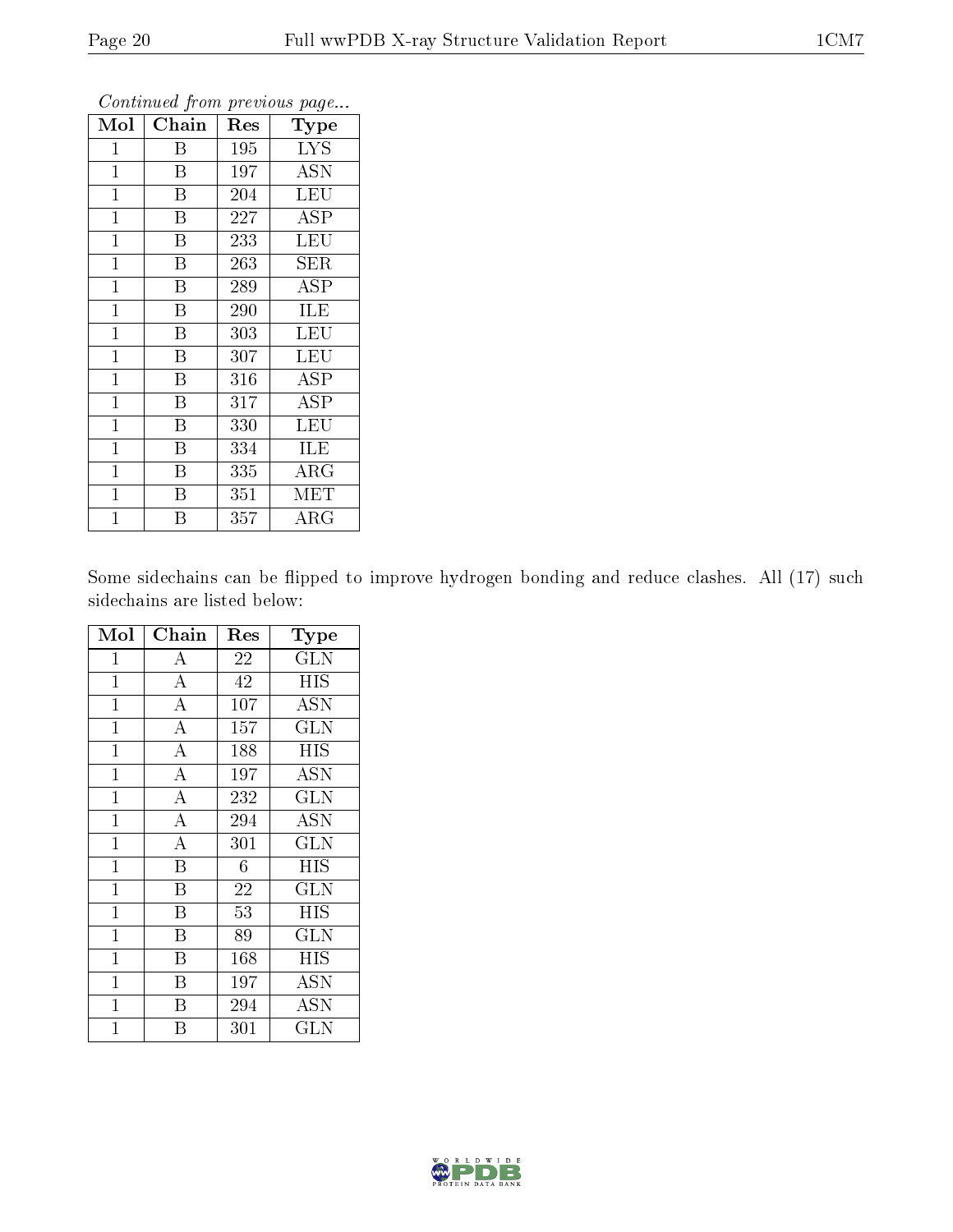#### 5.3.3 RNA [O](https://www.wwpdb.org/validation/2017/XrayValidationReportHelp#rna)i

There are no RNA molecules in this entry.

#### 5.4 Non-standard residues in protein, DNA, RNA chains (i)

There are no non-standard protein/DNA/RNA residues in this entry.

#### 5.5 Carbohydrates  $(i)$

There are no carbohydrates in this entry.

#### 5.6 Ligand geometry (i)

There are no ligands in this entry.

#### 5.7 [O](https://www.wwpdb.org/validation/2017/XrayValidationReportHelp#nonstandard_residues_and_ligands)ther polymers (i)

There are no such residues in this entry.

#### 5.8 Polymer linkage issues  $(i)$

The following chains have linkage breaks:

|  | Mol   Chain   Number of breaks |
|--|--------------------------------|
|  |                                |
|  |                                |

All chain breaks are listed below:

| Model |         |         | Chain   Residue-1   Atom-1   Residue-2   Atom-2   Distance (A |
|-------|---------|---------|---------------------------------------------------------------|
|       | 338:ASP | 339:LEU | 2.05                                                          |
|       | 80:LYS  | 81:TRP  | $1.16\,$                                                      |
|       | 81:TRP  | 82:GLU  | 111                                                           |
|       | 345:ALA | 346:VAL | 0.84                                                          |